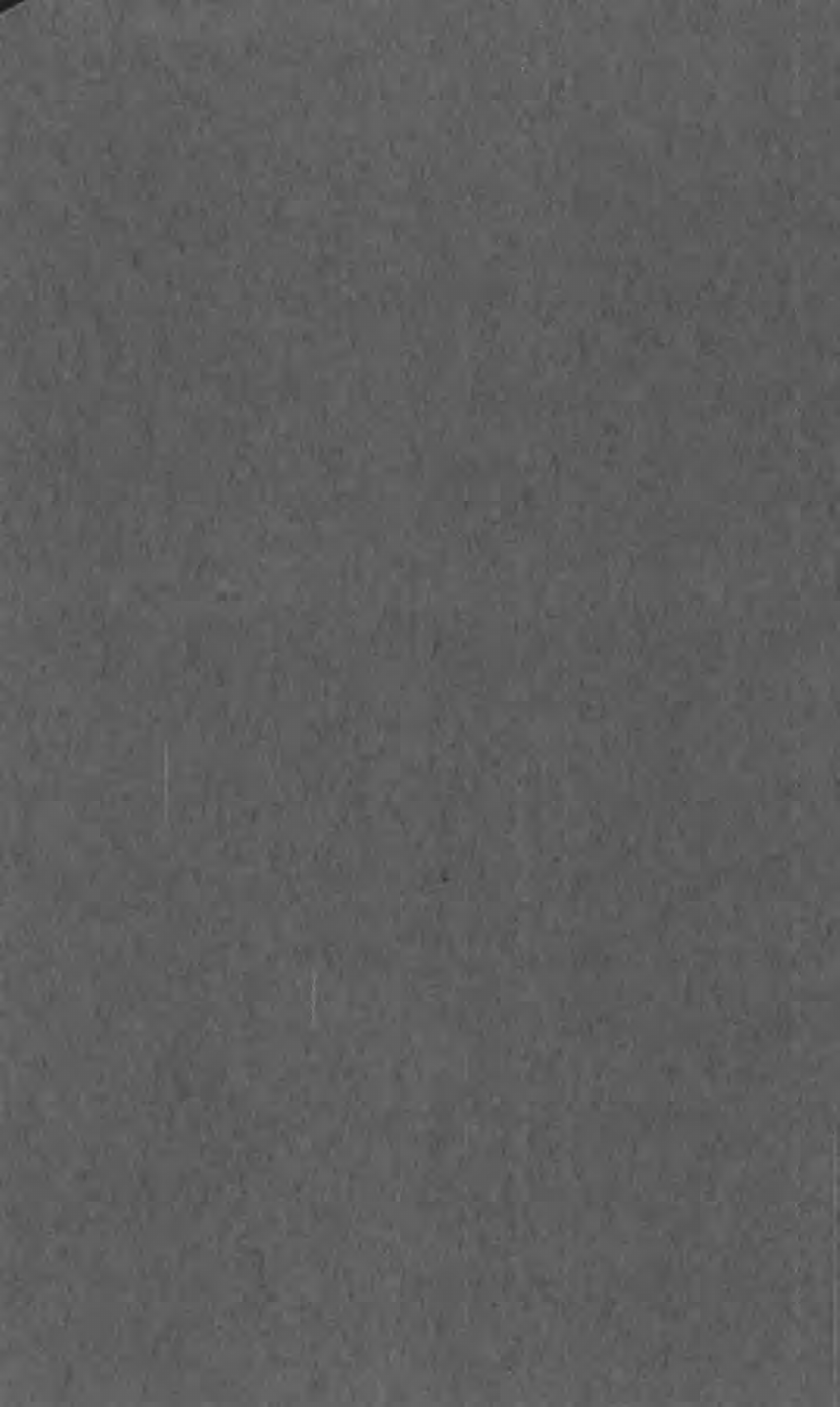# Uranium in the East Walker River Area, Lyon County Nevada

*By* M. H. STAATZ *and* H. L. BAUER, Jr.

A CONTRIBUTION TO THE GEOLOGY OF URANIUM

GEOLOGICAL SURVEY BULLETIN 988-C

*This report concerns work done on behalf of the U. S. Atomic Energy Commission and is published with the permission of the Commission*

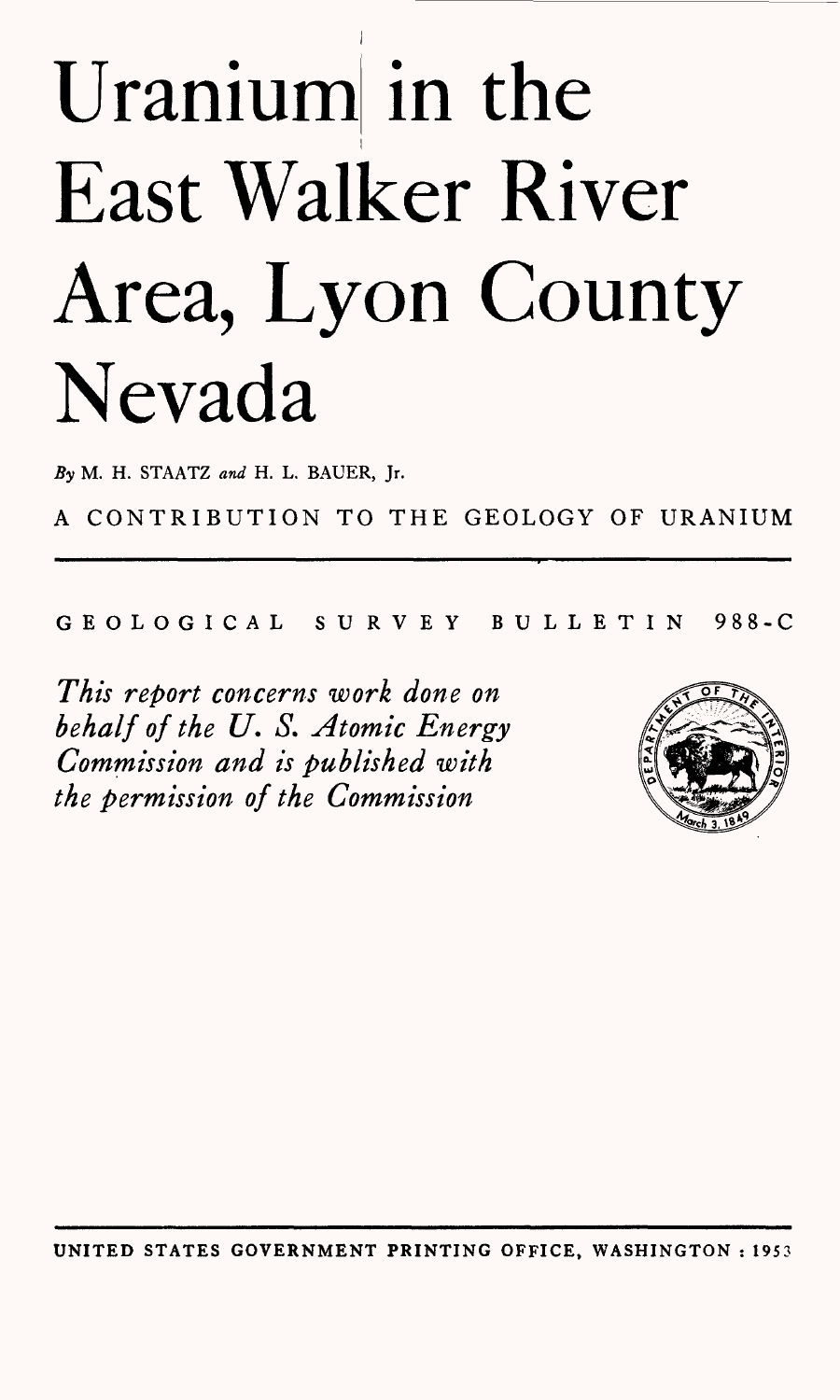# **UNITED STATES DEPARTMENT OF THE INTERIOR OSCAR L. CHAPMAN,** *Secretary*

### **GEOLOGICAL SURVEY**

**W. E. Wrather,** *Director*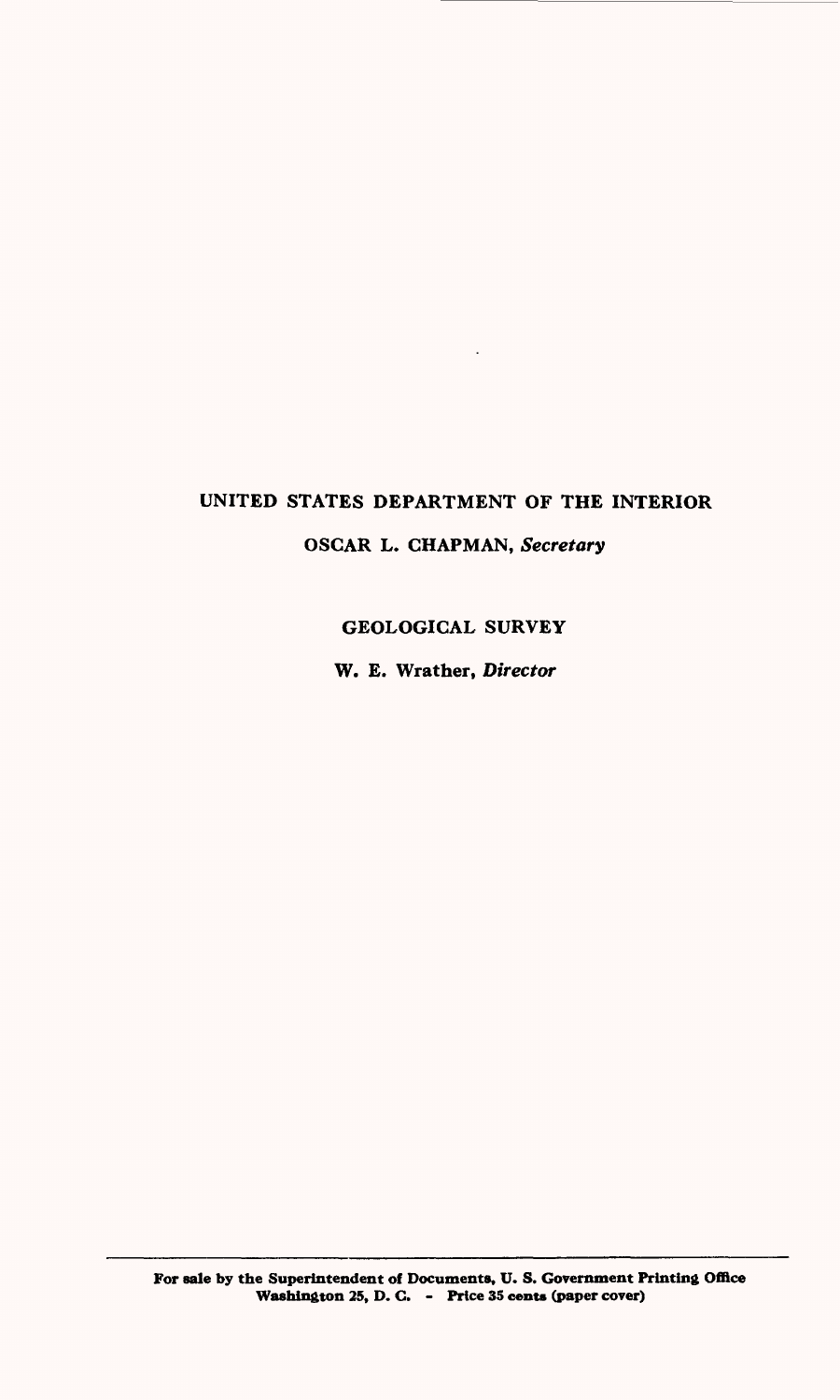## **CONTENTS**

|                                           | Page |
|-------------------------------------------|------|
|                                           | 29   |
|                                           | 29   |
|                                           | 32   |
|                                           | 32   |
|                                           | 32   |
|                                           | 33   |
|                                           | 33   |
|                                           | 33   |
|                                           | 35   |
|                                           | 36   |
|                                           | 36   |
| West Willys No. 2 claim                   | 37   |
|                                           | 38   |
| West Willys No. 7 or Old Washington claim | 38   |
|                                           | 39   |
|                                           | 41   |
|                                           | 41   |
| Index                                     | 43   |

## ILLUSTRATIONS  $\overline{\phantom{a}}$

\_\_\_\_\_\_\_\_\_\_

| PLATE | 4. Geologic map and sections of the eastern part of the Far                      |    |
|-------|----------------------------------------------------------------------------------|----|
|       | West Willys group of claims, Lyon County, Nev In pocket                          |    |
|       | 5. Geologic map and sections of the West Willys claim <sub>-----</sub> In pocket |    |
|       | 6. Geologic map and sections of the West Willys No. 7 claim In pocket            |    |
|       | 7. Plans of the underground workings, West Willys No. 7                          |    |
|       |                                                                                  |    |
|       | FIGURE 15. Index map showing East Walker River area                              | 30 |
|       | 16. Plan and sketch of east wall of the new shaft, Silver Pick                   |    |
|       |                                                                                  | 40 |
|       |                                                                                  | ш  |

 $\sim$ 

 $\mathcal{A}$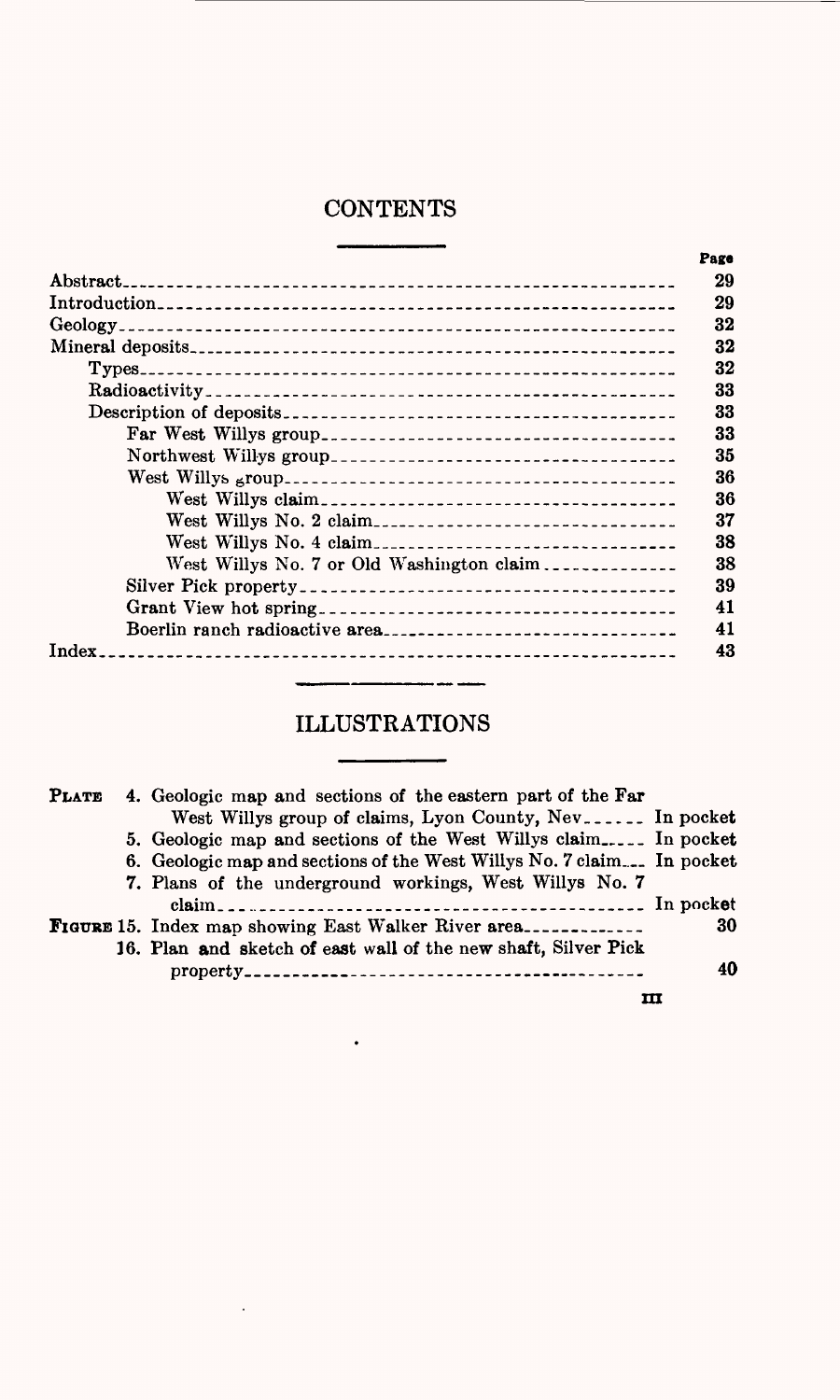$\label{eq:2.1} \frac{1}{\sqrt{2}}\int_{\mathbb{R}^3}\frac{1}{\sqrt{2}}\left(\frac{1}{\sqrt{2}}\right)^2\frac{1}{\sqrt{2}}\left(\frac{1}{\sqrt{2}}\right)^2\frac{1}{\sqrt{2}}\left(\frac{1}{\sqrt{2}}\right)^2\frac{1}{\sqrt{2}}\left(\frac{1}{\sqrt{2}}\right)^2.$  $\mathcal{L}(\mathcal{L}^{\text{max}})$  , where  $\mathcal{L}^{\text{max}}$  $\frac{1}{2} \sum_{i=1}^n \frac{1}{2} \sum_{j=1}^n \frac{1}{2} \sum_{j=1}^n \frac{1}{2} \sum_{j=1}^n \frac{1}{2} \sum_{j=1}^n \frac{1}{2} \sum_{j=1}^n \frac{1}{2} \sum_{j=1}^n \frac{1}{2} \sum_{j=1}^n \frac{1}{2} \sum_{j=1}^n \frac{1}{2} \sum_{j=1}^n \frac{1}{2} \sum_{j=1}^n \frac{1}{2} \sum_{j=1}^n \frac{1}{2} \sum_{j=1}^n \frac{1}{2} \sum_{j=$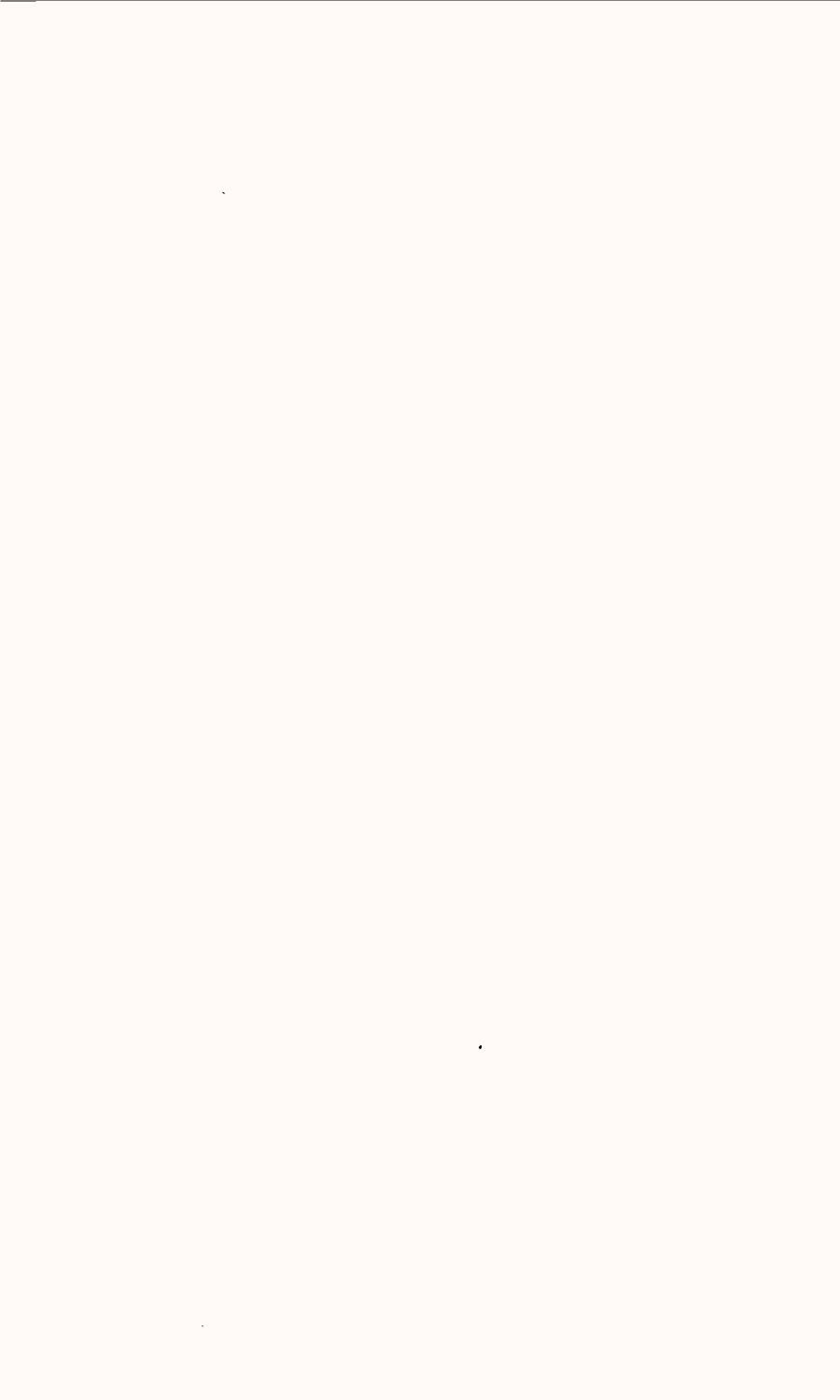# A CONTRIBUTION TO THE GEOLOGY OF URANIUM

#### **Uranium in the East Walker River area, Lyon County, Nevada**

By M. H. STAATZ and H. L. BAUER, Jr.

#### **ABSTRACT**

Uraniferous quartz veins and uraniferous deposits of other types occur in an area at least 6 miles long and 3 miles wide, along the East Walker River in Lyon County, Nev. Most of the deposits are on the west side of the river.

Six properties or areas were mapped, sampled, and tested radiometrically. These properties are: the Par West Willys group, Northwest Willys group, West Willys group, Silver Pick property, Grant View hot spring, and the Boerlin ranch radioactive area.

The East Walker River area is underlain by coarse-grained porphyritic granite. Cutting the granite are numerous aplite dikes and a few perthitequartz pegmatites. Faults were seen in a few places.

Radioactive material was found in the East Walker River area in deposits of four types: (1) quartz veins carrying small amounts of copper, lead, and silver minerals; (2) partly altered granite adjacent to quartz veins; (3) gouge zones; and (4) hot springs. The quartz vein deposits are the most abundant. uranium minerals pitchblende and kasolite occur in the quartz veins, in aggregates and streaks associated with copper and silver minerals, galena, and barite. In many quartz veins abnormal radioactivity is absent or only locally present. Samples collected from quartz veins contain from 0.001 to 0.14 percent uranium; only 5 of 46 samples contain more than 0,025 percent uranium.

Partly altered granite adjacent to the quartz veins in the West Willys No. 7 property contains scattered torbernite, but the highest uranium content in deposits of this type is 0.006 percent.

The third type of deposit is represented on the Silver Pick property, where a gouge zone of differing thickness contains scattered flakes of torbernite. Five samples from this deposit contain from 0.005 to 0.013 percent uranium.

The Grant View hot spring is moderately radioactive near the point where it issues from the hillside. Laboratory analysis of both water and sand from this deposit shows little uranium content (0.02 ppm) and little radioactivity, which indicates that the radioactivity is due to some short-lived daughter product, probably radon.

The uraniferous material found to date in the area is of too low grade and small size to be of value at present.

#### **INTRODUCTION**

Quartz veins and deposits of other types are uraniferous in an area at least 6 miles long and 3 miles wide in Lyon County, Nev. (fig. 15). The area trends north-northeast along the East Walker River,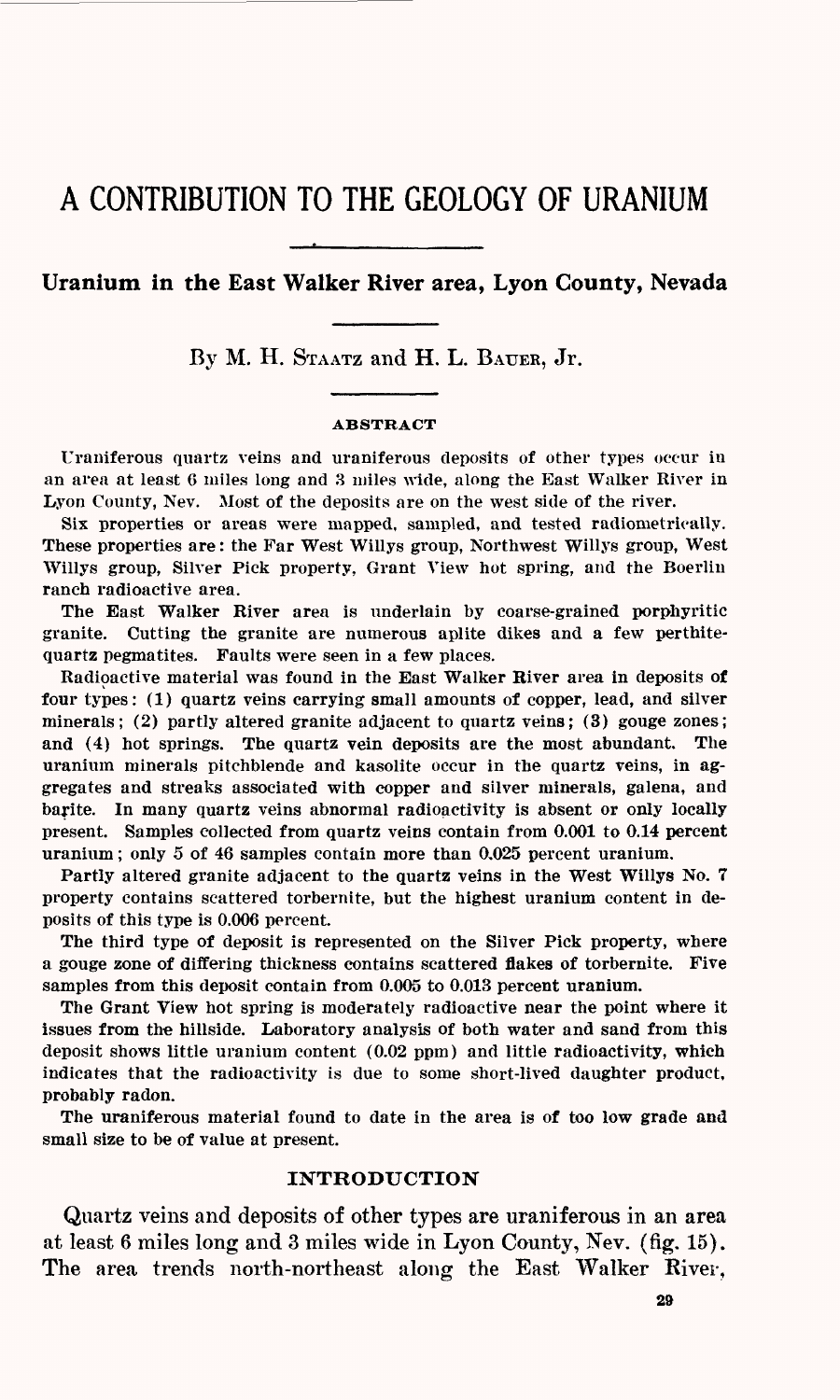

FIQURB 15. Index map showing East Walker River area.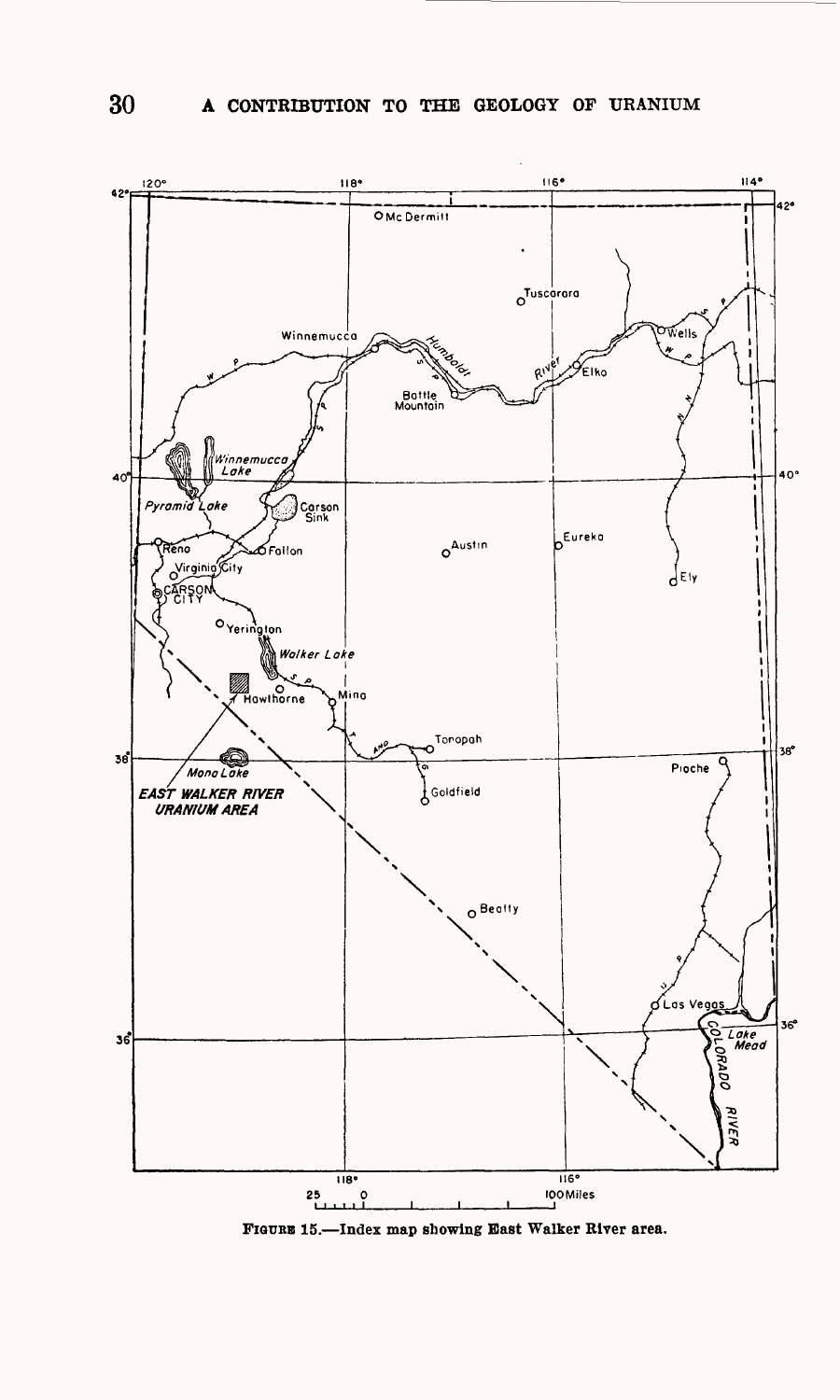and most of the uranium occurrences are on the west side of the river. The area is in the Old Washington mining district, and its western edge is in the Mono division of the Toiyabe National Forest. The area is in sees. 28, 29, 32, 33, 34, and 35, T. 8 N., R. 27 E., and sees. 3, 4, 5, 6,7, 8, 9,17, and 18, T. 7 N., R. 27 E., Mount Diablo meridian.

Several properties in the East Walker River area were mined for silver between 1880 and 1900. Past production from the area is not known but was probably small. Work on uranium has consisted only of prospecting.

The region is 5,100 to 6,400 ft in altitude. The topography is rugged, and some slopes are as steep as 45°. The East Walker River has cut a steep V-shaped canyon through granite but at present is aggrading.

The central part of the area is reached from Yerington, Nev., over 11 miles of tarred road and 30 miles of dirt road. A road log from the Yerington post office to the West Willys group is given below:

#### *Mileage Description*

- 0.0 Yerington post office. Go south on State Route 3. 11.0 Junction. Take road straight ahead. State Route 3 goes to right. 22.6 Junction. Go straight ahead. 29.3 East Walker River airstrip. 36.7 Junction. Turn right to Lewis ranch. 36.9 Junction. Keep to left. Road to right goes to McLaughlin ranch. 37.4 Junction. Go straight ahead. Road to right goes to Mr. Lewis' house. 37.8 Junction. Turn to the. right. 38.0 Junction. Turn to the right. 38.3 Junction. Turn to the right. 39.2 Cabin. Follow road up river. 40.0 Cross river on bridge.<br>40.5 Old silver mill. Old silver mill. 41.3 Junction. This is end of road except for vehicles with four-wheel
- drive. Road to left goes to Far West Willys and Northwest Willys groups. Road to right continues for about 100 yd and stops about 100 yd short of the West Willys claim.

The Silver Pick property can be reached by proceeding straight ahead at the junction at 38.0 miles and continuing for several miles. The property is on the west side of the road.

After a brief visit by C. C. Towle, Jr., and Thomas Anderson of the U. S. Atomic Energy Commission, the area was studied by M. H. Staatz and H. L. Bauer, Jr., from September 30 to October 30, 1950. All known uranium occurrences were mapped and sampled. These included the following properties and areas: Far West Willys group; Northwest Willys group, West Willys group, Silver Pick property, Grant View hot spring, and the Boerlin ranch radioactive area. Radiometric measurements were taken on all properties with a Geiger counter, with the beta shield open and the probe in contact with the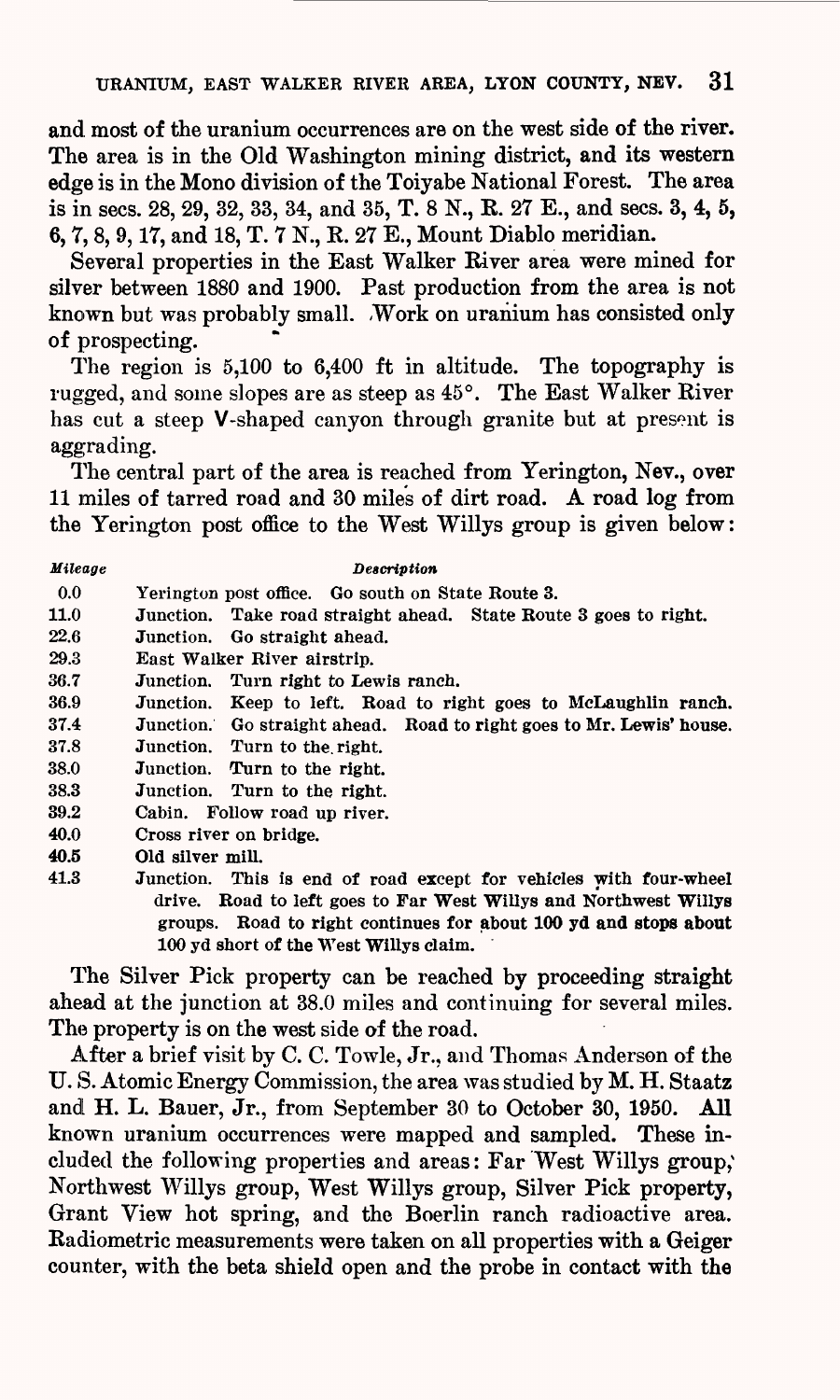material. Fifty channel samples, 11 grab samples, and 1 water sample were analyzed for radioactivity and uranium content.

#### **GEOLOGY**

The East Walker River area is underlain by porphyritic granite of unknown age. Cutting the granite are numerous aplite dikes and a few perthite-quartz pegmatites. Most of the aplite dikes occupy northeast-trending joints. Faults are present but are obvious only where aplite dikes are offset and where gouge zones are found. the east of the East Walker River area, the granite is overlain by coalbearing shales and sandstones of Tertiary age.

#### **MINERAL DEPOSITS**

#### TYPES

Radioactive material was found in deposits of four types:

1. Quartz veins contain most of the radioactive material in the area. Uranium occurs in minute scattered pitchblende grains and rarely in kasolite. a lead-uranium silicate, in association with copper, lead, and silver minerals. Where these minerals are lacking the quartz veins are not uraniferous.

2. Iron-stained fractured and partly argillized granite is locally abnormally radioactive near the quartz veins on level 3 of the West Willys No. 7 claim. This rock contains small scattered grains of torbernite. probably derived from pitchblende in neighboring quartz veins.

3. Torbernite is also scattered through gouge in a shear zone at the Silver Pick property and may have been derived from primary uranium minerals associated with the lead and silver minerals, which occur in lenses of quartz along this zone.

4. The Grant View hot spring, on the east side of the East Walker River, is radioactive. Water from this hot spring when allowed to stand decreases rapidly in radioactivity. Laboratory analysis showed a uranium content of only 0.02 ppm, and it is probable that the initial radioactivity of this water is due to one of the short-lived daughter products of uranium, probably radon.

To the east of the area, in sec. 36, T. 7 N., R. 27 E., Tertiary sediments containing coal beds overlie the granite. The coal is subbituminous, has a high-ash content (see following table), and is similar in -appearance to cannel coal. It seems to be high in tars and resins and can be ignited with a match. Because many coals and lignites are uraniferous, the coal beds were tested at several places with a Geiger counter, and two channel samples were cut across the 4-ft coal bed in the Lewis coal mine. No abnormal radii tivity was noted, and the two channel samples contained only 0.002 percent uranium in the ash.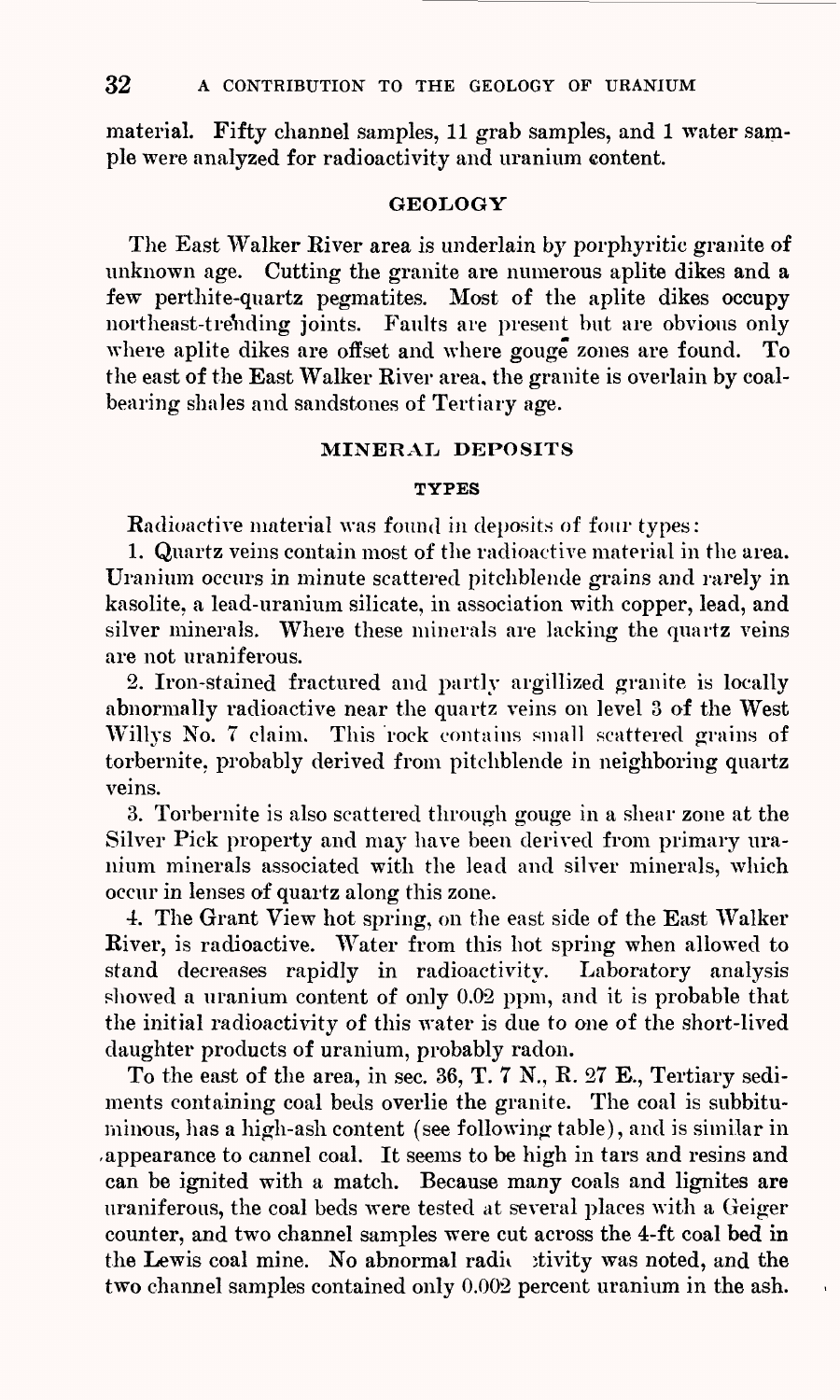| Field no. | Equivalent<br>uranium<br>(percent) | Uranium<br>(percent) | Ash<br>(percent) | Uranium<br>in ash<br>(percent) |
|-----------|------------------------------------|----------------------|------------------|--------------------------------|
| $BS-1-50$ | 0.000                              | 0.001                | 43.53            | 0.002                          |
| $BS-2-50$ | 000.                               | .002                 | 42.03            | .002                           |

*Analyses of samples from the Lewis coal mine, Lyon County, Nev.*

#### RADIOACTIVITY

The quartz veins contain only local abnormal radioactivity. Of 46 samples, 41 contained 0.001 to 0.025 percent uranium, and only 5 contained 0.025 to 0.14 percent uranium. Of these 5 samples, 4 were of selected dump material. (See tables on pp. 35 and 37.)

Samples of altered granite contained 0.002 to 0.013 percent uranium. Five samples of the gouge zone on the Silver Pick property contained 0.005 to 0.006 percent uranium.

Water from the Grant View hot spring contained 0.02 ppm of uranium.

#### **DESCRIPTION OF DEPOSITS**

#### **FAB WEST WILLYS GROUP**

The Far West Willys group is about 1 mile west of the East Walker River, in secs. 5 and 6, T.  $7N$ , R. 27 E., and is reached from the West Willys group of claims by a steep, narrow dirt road, 2.5 miles long and passable only by jeep. The group consists of seven claims: the Far West Willys claim and the Far West Willys claims 2 to 7.

The Far West Willys group was located in 1949 and 1950 by Warren Loose, O. A. Kerlee, J. R. Ford, and L. O. Kerlee.

The area was prospected for silver between 1880 and 1900, and old workings include two shafts about 40 ft deep, two tunnels 80 ft and 125 ft long, respectively, and numerous small pits and trenches, mostly caved. No silver was produced from the Far West Willys group. New workings consist of three bulldozer cuts and several small trenches.

The eastern two-thirds of the Far West Willys group, an area about 2,400 ft long by 600 ft wide, was mapped by plane table, and one old tunnel was mapped with Brunton compass and tape (pi. 4). The veins were tested radiometrically, and 16 samples were taken from 9 veins.

On the Far West Willys group of claims there are nine quartz veins more than 2 in. in width. The quartz veins are bounded by silicified and argillized granite, and commonly the extension of a vein beyond the point where it pinches out is marked by a silicified zone. Veins and silicified zones appear to follow small shears or faults in the granite, and slickensides are not uncommon. The nine quartz veins

**303437 O - 54 - 2**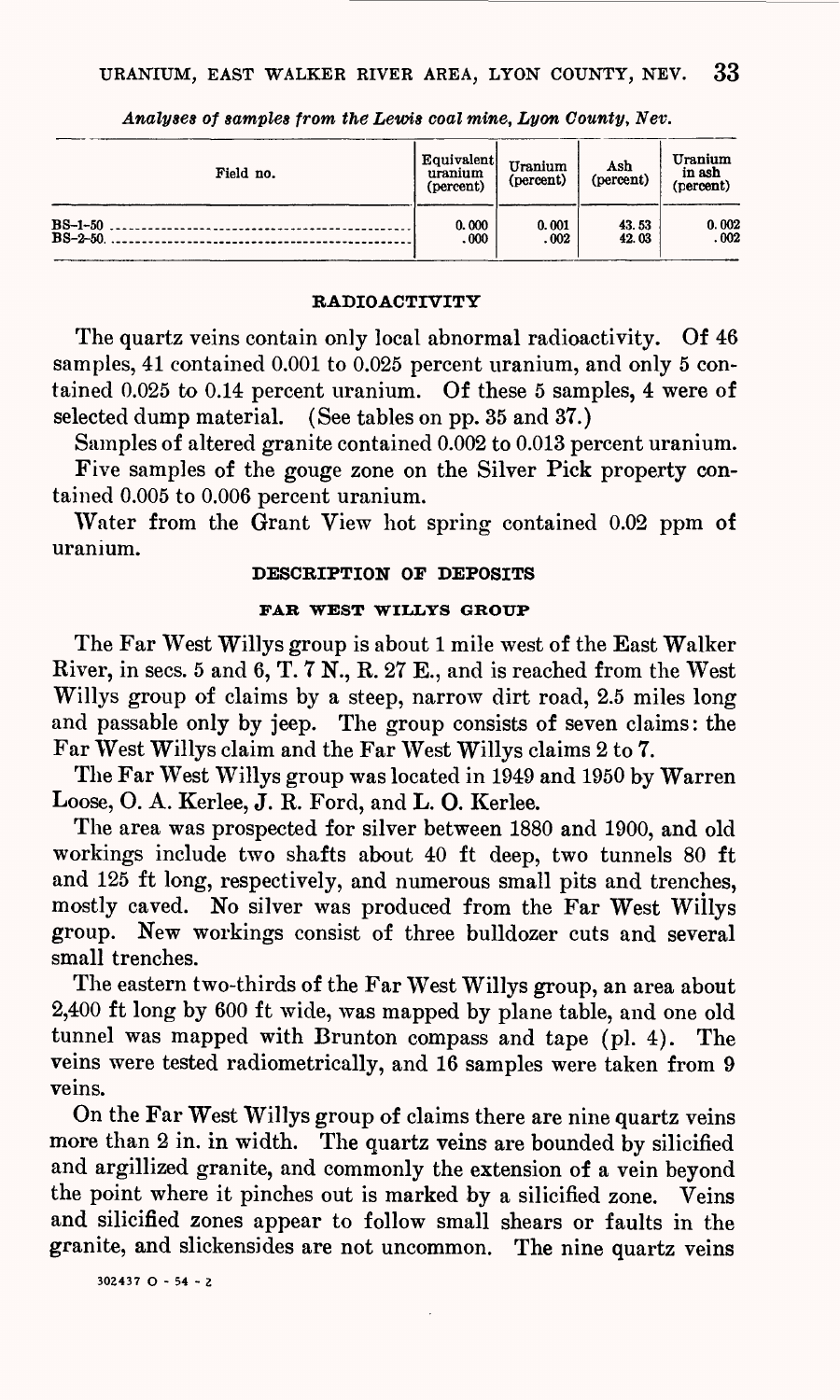strike from N. 70° E. to S. 75° E. and dip from 60° S. to 73° N. Most of the silicified shear zones also have this trend. The strikes, dips, lengths, and average widths of the nine quartz veins are listed in the following table. Only veins 1, 2, and 3 are in the area covered by plate 4.

|  |  | Vein dimensions, Far West Willys group |  |  |  |  |
|--|--|----------------------------------------|--|--|--|--|
|--|--|----------------------------------------|--|--|--|--|

| Name or no.                                                                                                     | Strike                                                                                     | Dip                                                                                                                                              | Outcrop<br>length<br>(feet)           | A verage<br>width<br>(feet) |
|-----------------------------------------------------------------------------------------------------------------|--------------------------------------------------------------------------------------------|--------------------------------------------------------------------------------------------------------------------------------------------------|---------------------------------------|-----------------------------|
| 3<br>------------------------------<br>Aiken shaft yein<br>4                                                    | $N.76^{\circ}$ E.<br>N. 88° E<br>$N.86^{\circ}$ E<br>N. 75° W.<br>$N.70^{\circ}$ E<br>East | $60^\circ$ S.<br>$74^{\circ}$ S<br>$78^\circ$ S.<br>$90^{\circ}$<br>75° N<br>and the company of the<br>$81^{\circ}$ S <sub>press</sub> , seconds | 30<br>105<br>316<br>310<br>240<br>240 | 0.35<br>. 35<br>1.2<br>1.0  |
| 6.<br>the control of the control of the control of<br>Thackman tunnel vein.<br>.<br><b>Far West Willys vein</b> | $N.75^{\circ} W$<br>$N.72^{\circ} E$<br>$N.87^{\circ} W.$                                  | $82^{\circ}$ N $\ldots$ $\ldots$ $\ldots$<br>$61^{\circ}$ S.<br>73° N                                                                            | 11<br>50<br>80                        | . 8<br>. 8<br>. 5           |

The Far West Willys group is underlain by a porphyritic granite consisting of about 7 percent euhedral orthoclase phenocrysts,  $0.6$  to 5 cm long, in a groundmass with an average grain size of 2.5 mm. The cm long, in a ground mass with an average grain size of  $2.5$  mm. groundmass consists of orthoclase (50 percent), quartz (21 percent), oligoclase (16 percent), microcline (9 percent), biotite (1.5 percent), sphene (1 percent), apatite (0.5 percent), magnetite (0.5 percent), and a trace of zircon and hornblende. The distinguishing features of this granite are the high sphene content and the orthoclase phenocrysts, which have hornblende inclusions oriented in a zonal pattern parallel to the prism faces of the orthoclase.

Numerous aplite dikes and a few pegmatites cut the granite. The aplite is an equigranular rock with a grain size of 0.5 mm and is estimated to consist of quartz (32 percent), orthoclase (26 percent), microcline (24 percent), oligoclase (18 percent), and a trace of biotite and magnetite. The aplite dikes are more common on the Far West Willys group of claims than in other parts of the district and range from a few feet to more than 500 ft in length and from less than an inch to as much as 20 ft in width. The few pegmatites in the area generally transect the aplite dikes as small stringers, but in the south-central part of the mapped area (pi. 4) two small pegmatites (38 and 62 ft long) were found. The pegmatites have an average grain size of 1 in. and are estimated to consist of pink perthite (65 percent), quartz (35 percent), and traces of garnet and muscovite.

The veins consist chiefly of quartz, which commonly shows comb structure with well-developed crystals as much as an inch in diameter. Other minerals are irregularly distributed in thin layers and aggregates. Next in abundance to quartz is a yellowish-green mineral that coats cracks and fractures and is probably epidote. Copper, silver, and lead minerals are commonly found together and include chrysocolla, chalcopyrite, chalcocite, tenorite, galena, and argentite. Barite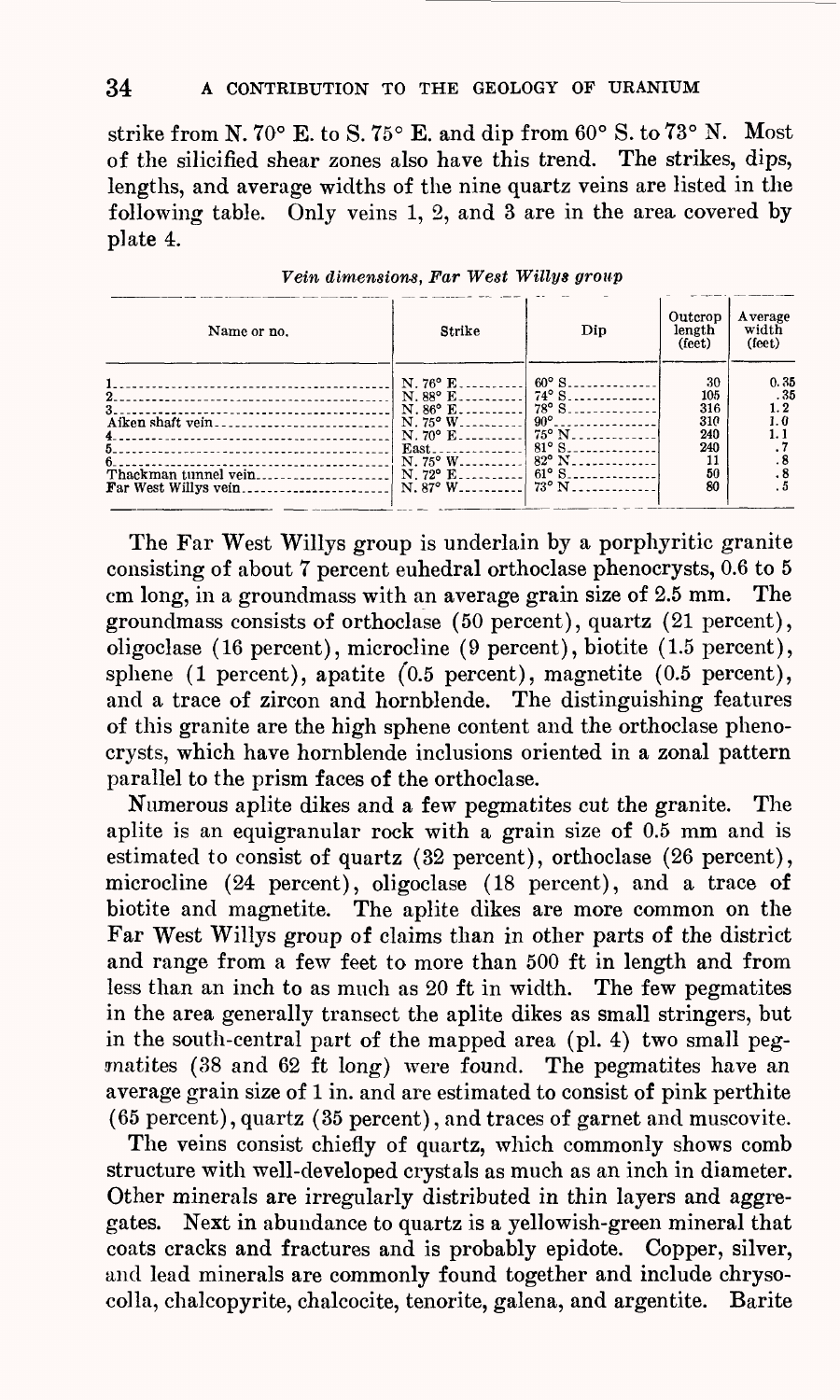and calcite were each found in but one place. No uranium minerals were noted.

All veins were tested with a Geiger counter. Their radioactivity is only locally higher than average, and readings ranged from 2 to 20 divisions on the 0.2 scale of the counter. A small pile of rich silver ore just north of vein 1 gave a reading of 6 divisions on the 2.0 scale. Sixteen samples were taken from the nine veins. They contain from 0.002 to 0.14 percent uranium. (See following table.) The sample  $0.002$  to  $0.14$  percent uranium. (See following table.) containing 0.14 percent uranium came from the selected ore pile north of vein 1. A grab sample from the dump of a pit on vein  $\overline{5}$  contains 0.027 percent uranium. Only four veins yield material containing more than 0.010 percent uranium: vein 1, vein 5, Far West Willys vein, and a small vein less than 2 in. thick from a silicified zone (sample SJ-53-50).

| Field no.                                   | Location         | Description                       | Equiva-<br>lent      | Uranium   |
|---------------------------------------------|------------------|-----------------------------------|----------------------|-----------|
|                                             |                  |                                   | uranium<br>(percent) | (percent) |
| SJ-47-50                                    | Vein 2           | Quartz vein                       | 0.003                | 0.003     |
| $S$ J-48-50,,,,,,,,,,,,,,,,,,,,,,,          | Vein 1           | do                                | .020                 | .021      |
|                                             | $SI-49-50$       |                                   | .005                 | .005      |
|                                             | $SI - 50 - 50$   |                                   | .008                 | .007      |
|                                             | $8J-5l-50$       | Dump (selected)                   | .14                  | : 14      |
| $SI-52-50$                                  |                  |                                   | .005                 | .007      |
| $SI-53-50$                                  |                  |                                   | .016                 | .019      |
|                                             |                  | Quartz vein                       | .001                 | .002      |
|                                             | $SI-55-50$       |                                   | .004                 | .005      |
| $S$ <b>J</b> -56-50,,,,,,,,,,,,,,,,,,,,,,,, | Aiken shaft yein | $Dump$ <sub>---------------</sub> | .004                 | .004      |
|                                             |                  |                                   | .002                 | .002      |
|                                             |                  |                                   | .012                 | .010      |
|                                             | $SI-59-50$       | $Dump$ (selected)                 | .033                 | .027      |
|                                             |                  |                                   | .013                 | .012      |
|                                             |                  |                                   | .004                 | .006      |
| SJ-62-50                                    |                  |                                   | . 019                | .016      |
|                                             |                  |                                   |                      |           |

*Analyses of samples from Far West Willys group*

#### **NORTHWEST WILLYS GROUP**

The Northwest Willys group is in sec. 29, T. 8 N., R. 27 E., and consists of the Northwest Willys and the Northwest Willys No. 1 claims. The claims were located in 1950 by Warren Loose, A. O. Kerlee, J. K. Ford, and L. O. Kerlee.

A radiometric traverse of the claims was made on October 15,1950. Mine development consists of two short bulldozer cuts and two small prospect pits.

The country rock is a medium-grained porphyritic granite cut by aplite dikes. Two quartz veins having a general east-northeast trend and a steep dip cut the granite. The quartz vein on the Northwest Willys claim strikes N. 55° E. and dips 75° NW. This vein has an average width of 1 ft and is exposed on the surface for 250 ft. grades into silicified granite on both ends. A pod of partly oxidized sulfides, 8 ft long and 0.7 ft wide, was seen in the vein near the loca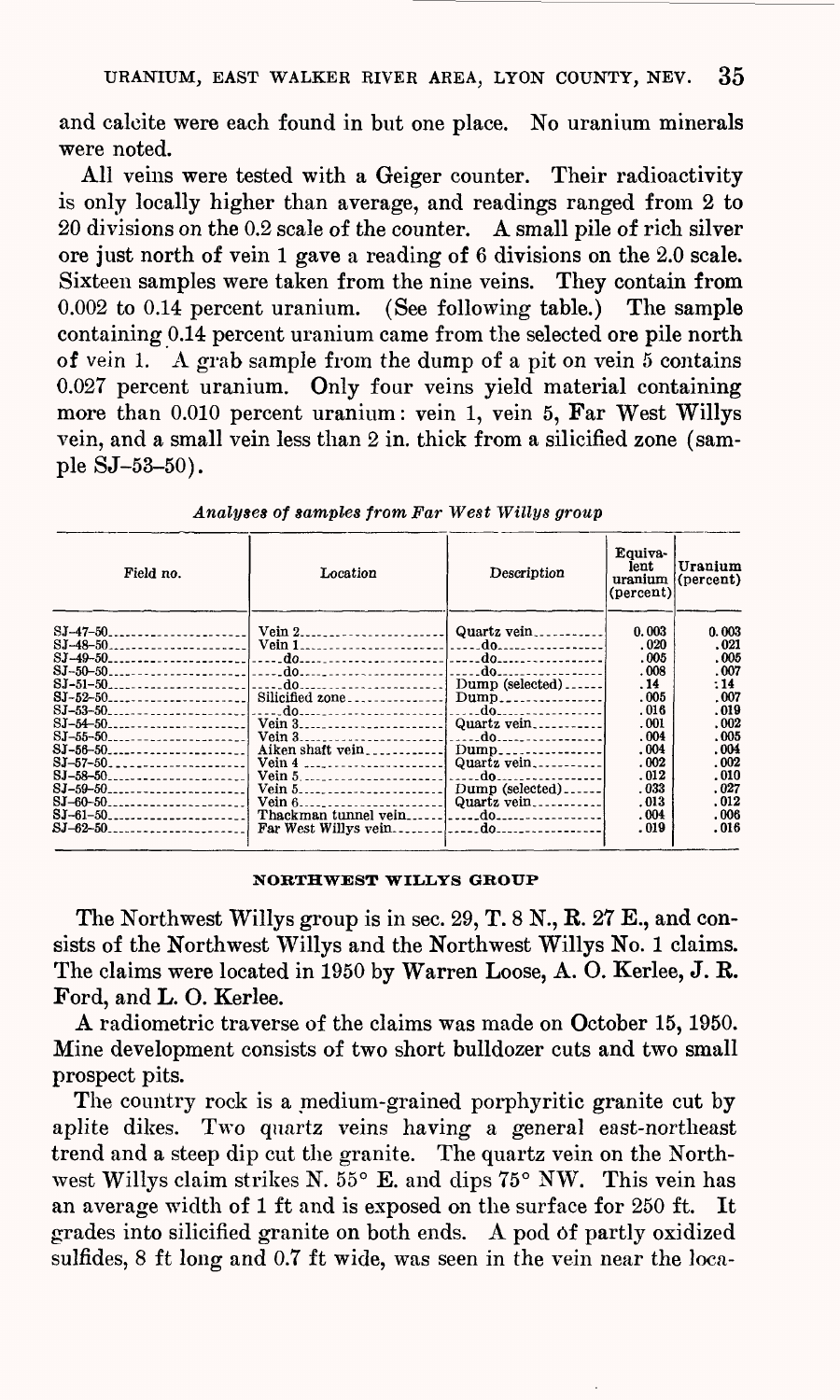tion monument. This material, which contains galena, pyrite, chalcopyrite, copper oxides, limonite, and quartz, is the most radioactive material noted on the Northwest Willys claims. Readings ranged from 2 to 8 divisions on the 0.2 scale of a Geiger-Mueller counter. A 0.7-ft channel sample (SJ-75-50) across the pod contains 0.003 percent uranium. Readings on the rest of the vein and on the granite ranged from 1 to 4 divisions on the 0.2 scale.

The vein on the Northwest Willys No. 1 claim strikes N. 85° E. and dips 70° SE. The vein averages 3 ft in width and can be traced along the strike for 300 ft. It is composed of massive quartz, with a little green-copper stain at one place. Radiometric readings along the vein ranged from 1 to 5 divisions on the 0.2 scale. A 5.3-ft channel sample (SJ-76-50) across this vein contains 0.002 percent uranium.

### **WEST WILJLYS GROUP**

The West Willys group of claims is on both sides of an unnamed canyon *y2* mile to *iy2* miles west of the East Walker River, in sees. 32 and 33, T. 8 N., R. 27 E. The group consists of seven claims: West Willys and West Willys Nos. 2, 3, 4, 5, 6, and 7. The claims were located in 1949 by Warren Loose, L. O. and O. A. Kerlee, and J. R. Ford. The West Willys No. 7 claim overlaps the Old Washington claim located by the Sierra Minerals Corp. A rough dirt road leads up the canyon within a few hundred yards of the claims. (See road log.) Four zones of closely spaced quartz veins have been found. The vein zones are on the West Willys, West Willys No. 2, West Willys No. 4, and the West Willys No. 7 claims. Plane-table maps were made of parts of the West Willys and West Willys No. 7 claims.

*West Willys claim.* The West Willys claim is on the north side of the canyon, several hundred yards west of the end of the road. The area had previously been prospected and there are six old open-cuts (pl. 5). No recent work has been done. The property was mapped on a scale of 1 in. to 40 ft by plane table, and 13 channel and grab samples were taken. Two quartz veins cut porphyritic granite similar to that on the Far West Willys claim. They lie in a zone that trends roughly N. 67° W. (pl. 5). The eastern vein is exposed for 293 ft; it is 2 or 3 ft thick in the central part and pinches down to 0.5 ft at the west end. The western vein is 250 ft long and ranges from 1 in. to 3 ft in thickness. A zone of silicified granite as much as  $1\frac{1}{2}$  ft thick commonly borders the vein.

The veins consist almost entirely of gray to milky quartz with a few small drusy openings. The other minerals are in general sporadically distributed along the hanging-wall side of the vein. Sericite which forms fine veinlets through the quartz, is the chief accessory mineral. Chrysocolla, chalcocite, chalcopyrite, galena, and thin coatings of manganese oxides were noted. The radioactive material con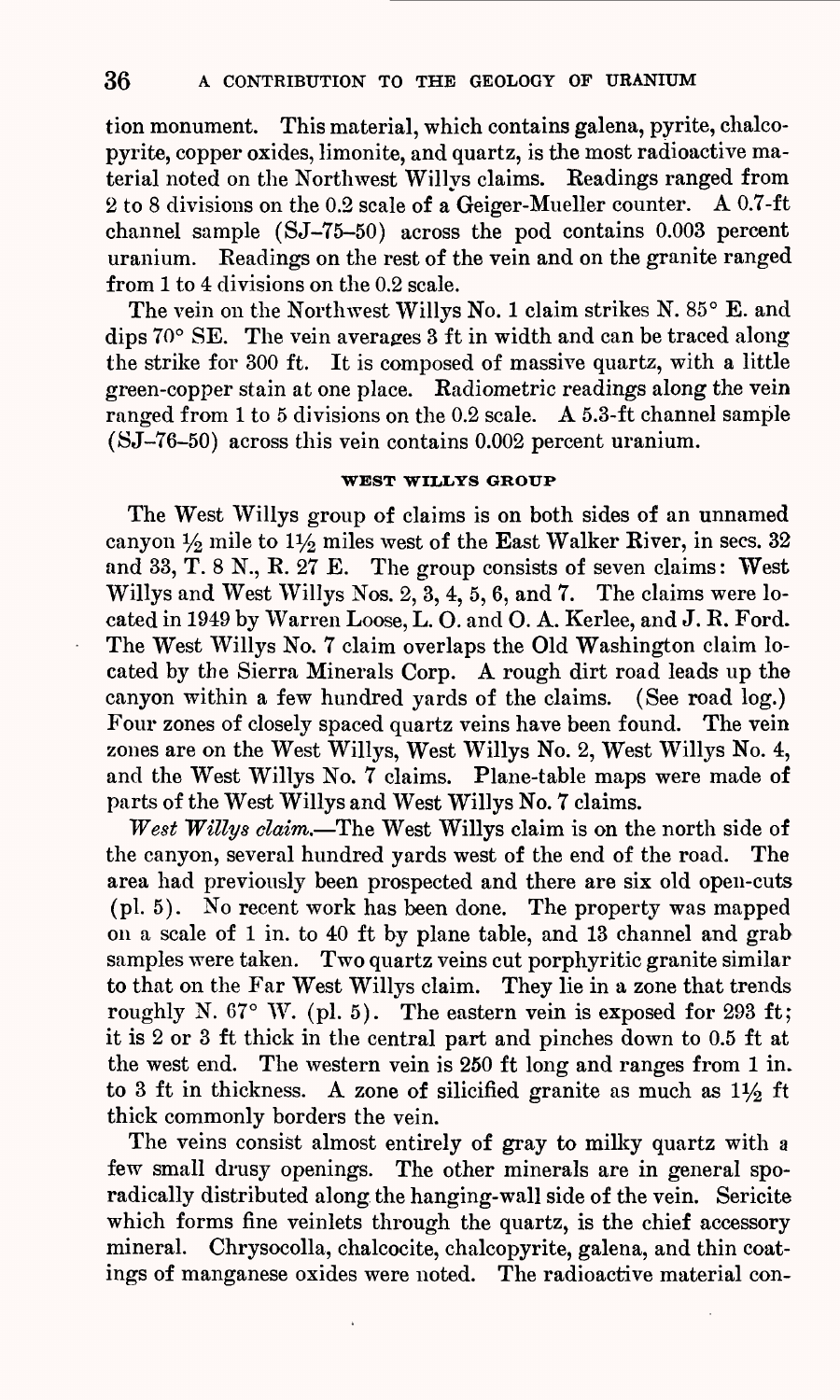sists of a few grains of a dull-black mineral, probably pitchblende, which occurs in association with the copper and lead minerals, and thin coatings of an orange-yellow mineral that is associated with pitchblende $(?)$  and copper and lead minerals in the central part of the western vein. The orange-yellow mineral has been identified as kasolite.

Kadiometric testing indicated that the veins are mostly of average radioactivity. Locally readings were as high as 6 divisions on the 2.0 scale. Eight channel samples across the veins, three channel samples of the silicified granite bordering the footwall side of the western vein, and two grab samples were taken. (See following table.) The channel samples of the vein contain from 0.001 to 0.087 percent uranium. The three channel samples of the silicified granite contain only 0.002 percent uranium. Grab sample SJ-73-50 was taken from a pile of material from a sulfide-rich part of the eastern vein; grab sample SJ-74-50 came from the dump of a pit in the western vein and was selected by use of a counter. These samples contain 0.11 and 0.072 percent uranium, respectively.

| Field no.                                                           | Location | Description                                                                                                                                                  | Equiva-<br>lent ura-<br>nium<br>(percent)                                                             | Uranium<br>(percent)                                                                                    |
|---------------------------------------------------------------------|----------|--------------------------------------------------------------------------------------------------------------------------------------------------------------|-------------------------------------------------------------------------------------------------------|---------------------------------------------------------------------------------------------------------|
| $SI-64-50$<br>$SI-66-50$<br>$SI-103-50$<br>$SI-70-50$<br>$SI-73-50$ |          | Quartz vein<br>Silicified granite<br>Quartz vein<br>$d\sigma$<br>Silicified granite<br>.do<br>Dump (selected)<br>Quartz vein<br>$d\theta$<br>Dump (selected) | 0.093<br>.002<br>.018<br>.001<br>.013<br>.002<br>.002<br>.063<br>.001<br>.001<br>.003<br>.008<br>.100 | 0.087<br>.002<br>.015<br>.002<br>.013<br>.002<br>.002<br>.072<br>.001<br>.002<br>.003<br>. 009<br>. 110 |

*Analyses of samples from West Willys claim*

*West Willys No. 2 claim.* – The West Willys No. 2 claim is near the top of a ridge about 450 ft above and 1,500 ft north of the main canyon. The shaft is about 500 ft north of the workings at the western end of the West Willys No. 7 vein. Old workings consist of a shaft 30 ft deep near the center of the vein and several small pits.

A quartz vein cutting porphyritic granite strikes N. 40°-65° E. and dips 75° SW. The vein is exposed for 500 ft along strike and ranges in width from less than 0.1 to 0.8 ft. The granite on either side of the vein is silicified. A little barite, galena, chrysocolla, chalcopyrite, and chalcocite were noted.

Radioactivity ranged from 1 to 5 divisions on the 0.2 scale of a Geiger-Mueller counter. A channel sample across the vein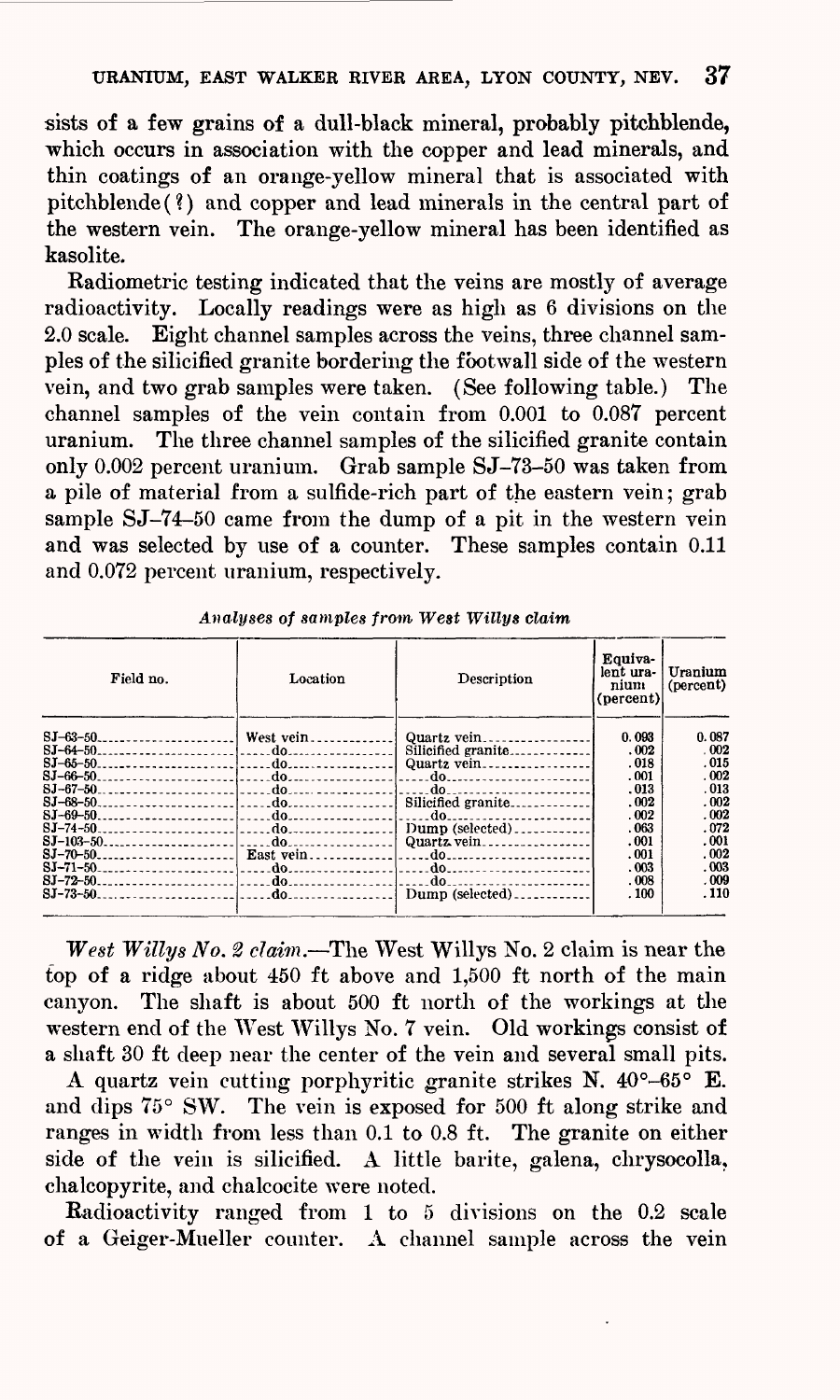(SJ-85-50) contains 0.002 percent uranium. A selected sample from the dump (SJ-84-50) contains 0.022 percent uranium.

*West Willys No. 4 claim.* The West Willys No. 4 vein is on the south side of the canyon, about 500 ft southeast of the eastern vein on the West Willys claim. The old workings include a shaft 20 or 30 ft deep, three open-cuts, and three small pits. A shear zone in porphyritic granite contains several branching quartz veins in echelon. The shear zone is 200 ft long and trends N. 49° E. The quartz veins dip from 56° SE. to 90°. They pinch and swell and range in width from 0.1 to 0.9 ft, averaging about 0.6 ft.

The veins consist chiefly of white quartz, which locally is drusy. Chrysocolla, sericite, chalcocite, chalcopyrite, and galena occur in thin layers along the footwall or in scattered pods. The granite adjacent to the vein is argillized and silicified.

Radiometric readings on the barren quartz ranged from 1 to 5 divisions on the 0.2 scale of a Geiger counter. The parts of the veins containing the sulfides gave readings from 2 to 15 divisions on the 0.2 scale. Two channel samples that cut across the entire vein (SJ-77-50) and SJ-78-50) contain  $0.003$  percent uranium.

*West Willys No. 7 or Old Washington claim.* The West Willys No. 7 or Old Washington claim is 900 ft north of the main canyon and about 1500 ft southeast of the West Willys claim. It is on a steep mountain face with a difference in altitude of about 300 ft from the lower to the upper workings.

Between 1880 and 1900 this property was mined for silver and was called at that time the Old Washington mine. The production is unknown. The old workings include seven adits and three small opencuts. For this report the adits are numbered from the lowest upward (pis. 6 and 7). All adits are accessible, except No. 2. The adits range from 31 to 367 ft in length. The vein was partly stoped out between levels 4 and 5. Below level 4 the veins continue, but the silver content is reported to have decreased below minable grade.

Narrow shear zones cutting granite contain quartz veins in echelon and irregular gouge zones. The shear zone exposed on the surface strikes N. 77° W. and consists of a series of slips having an average dip of 80° S. It is exposed for more than 500 ft along the strike. Another shear zone striking N. 51° E. and dipping 73° NW. is seen in the workings (pl. 6, section  $A-A'$ ; pl. 7, level 3) but is not exposed at the surface. The junction of these two zones plunges about 38° in a direction of S. 76° W. Several small east-trending silicified zones crop out. The two major shear zones contain one or more quartz veins, which range from less than an inch to 1.5 ft in thickness. Small cross faults striking N. 38° E. to N. 25° W. and dipping 50°-60° W. cut the veins and in some places offset them a few feet. The shear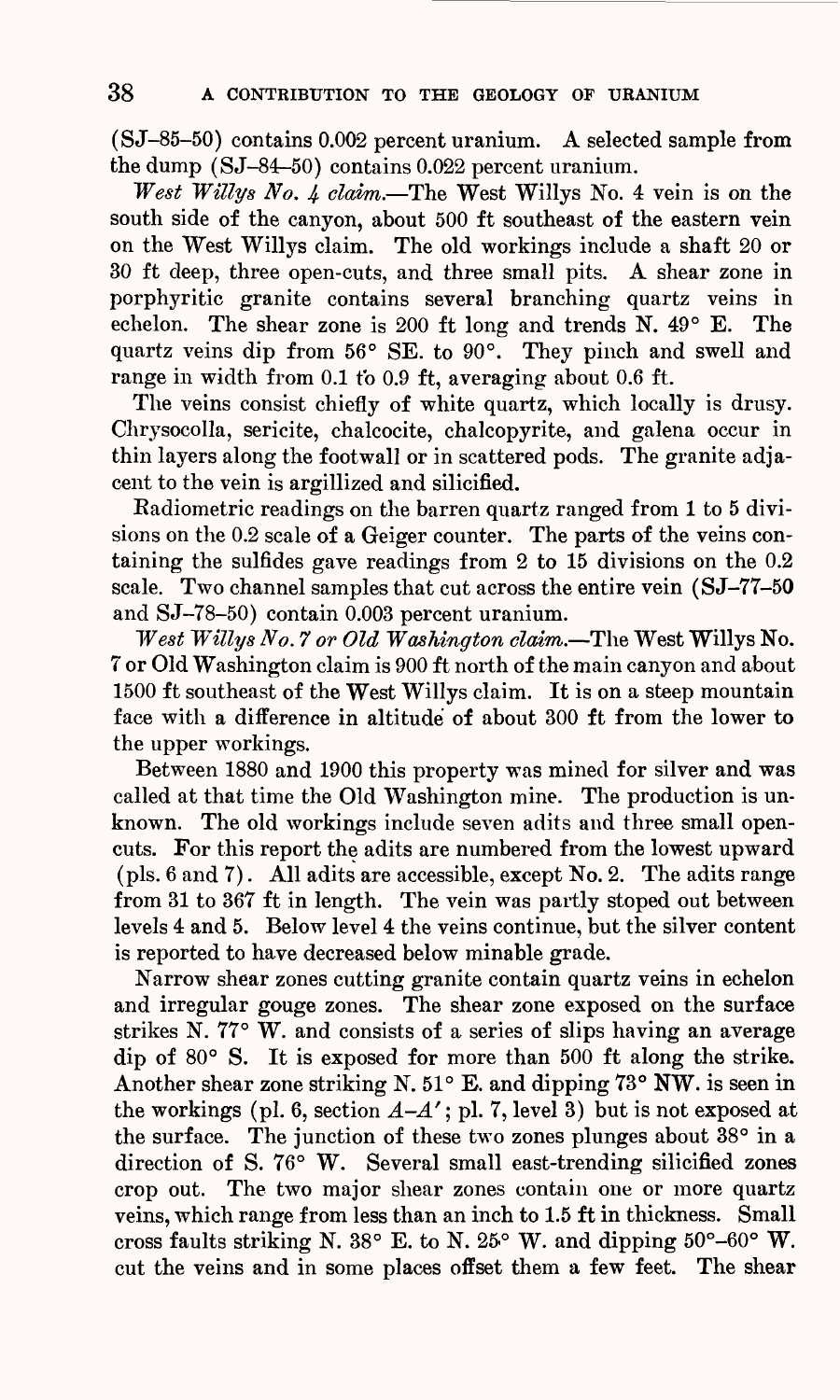zones and quartz veins commonly are bordered by as much as 6 ft of silicified and argillized granite.

The veins are almost entirely quartz. Pockets and streaks consisting of epidote, chrysocolla, barite, chalcopyrite, galena, chalcocite, and probably argentite occur sporadically along the vein. Specks of a dull-black highly radioactive mineral, probably pitchblende, were found in a pocket of sulfide minerals on level 4. At the face of level 3, fine crystals of torbernite were found in altered granite adjacent to a quartz vein.

Locally, abnormal radioactivity was noted. Analyses of 17 channel and grab samples from this property range from 0.002 to 0.018 percent uranium. (See following table.) Only two of the samples  $(SJ-89-50$  and  $SJ-90-50$ ) contain more than 0.01 percent uranium; these were selected from material rich in sulfides mined from a stope on level 4.

*Analyses of samples from West Willys No.* 7 *or Old Washington claim*

| Field no.                                                        | Location                               | Description                                                                                                                                                                                                                                               | Equiva-<br>lent<br>uranium<br>(percent)                                                                                               | Uranium<br>(percent)                                                                                                                  |
|------------------------------------------------------------------|----------------------------------------|-----------------------------------------------------------------------------------------------------------------------------------------------------------------------------------------------------------------------------------------------------------|---------------------------------------------------------------------------------------------------------------------------------------|---------------------------------------------------------------------------------------------------------------------------------------|
| $SI-94-50$<br>$SI-97-50$<br>$SI-90-50$<br>$SI-89-50$<br>8J-93-50 | -do------------------<br>$No. 6 level$ | Argillized granite<br>Quartz vein<br>Brecciated quartz<br>Argillized granite<br>---- do---------------- <b>-----</b><br>Stoped rock (selected)<br>$SI-92-50$<br>$d\theta$ and $\theta$ and $\theta$ and $\theta$<br>Stoped rock (selected)<br>Quartz vein | 0.004<br>.001<br>.003<br>.006<br>.007<br>.008<br>.011<br>.004<br>.003<br>.014<br>.002<br>.003<br>.006<br>.001<br>.002<br>.014<br>.002 | 0.004<br>.002<br>.002<br>.004<br>.006<br>.008<br>.008<br>.003<br>.002<br>.018<br>.002<br>.003<br>.007<br>.002<br>.002<br>.017<br>.002 |

#### **SILVER PICK PROPERTY**

The Silver Pick property is on the east side of a low ridge just west of the county road from the East Walker ranch to Aurora, in sec. 35, T. 8 N., R. 27 E. The property was located 10 or 15 yr ago for silver; uranium minerals were discovered in the spring of 1950 during assessment work. The property is owned by  $\bar{L}$ . W. Osborn and Art Baseman, of Yerington, Nev.

The old workings consist of an open-cut 17 ft long and 10 ft wide, a 16-ft adit at one end of the open-cut, a shaft 30 ft deep, and several small pits. Since the discovery of uranium minerals a 34-ft shaft was sunk along a shear zone at a 52-degree incline, and from the bottom of the shaft a tunnel 37 ft long was driven (fig. 16).

A shear zone cutting granite strikes N. 30° E. and dips 50° NW. and can be traced from the new shaft for at least 210 ft to the southwest.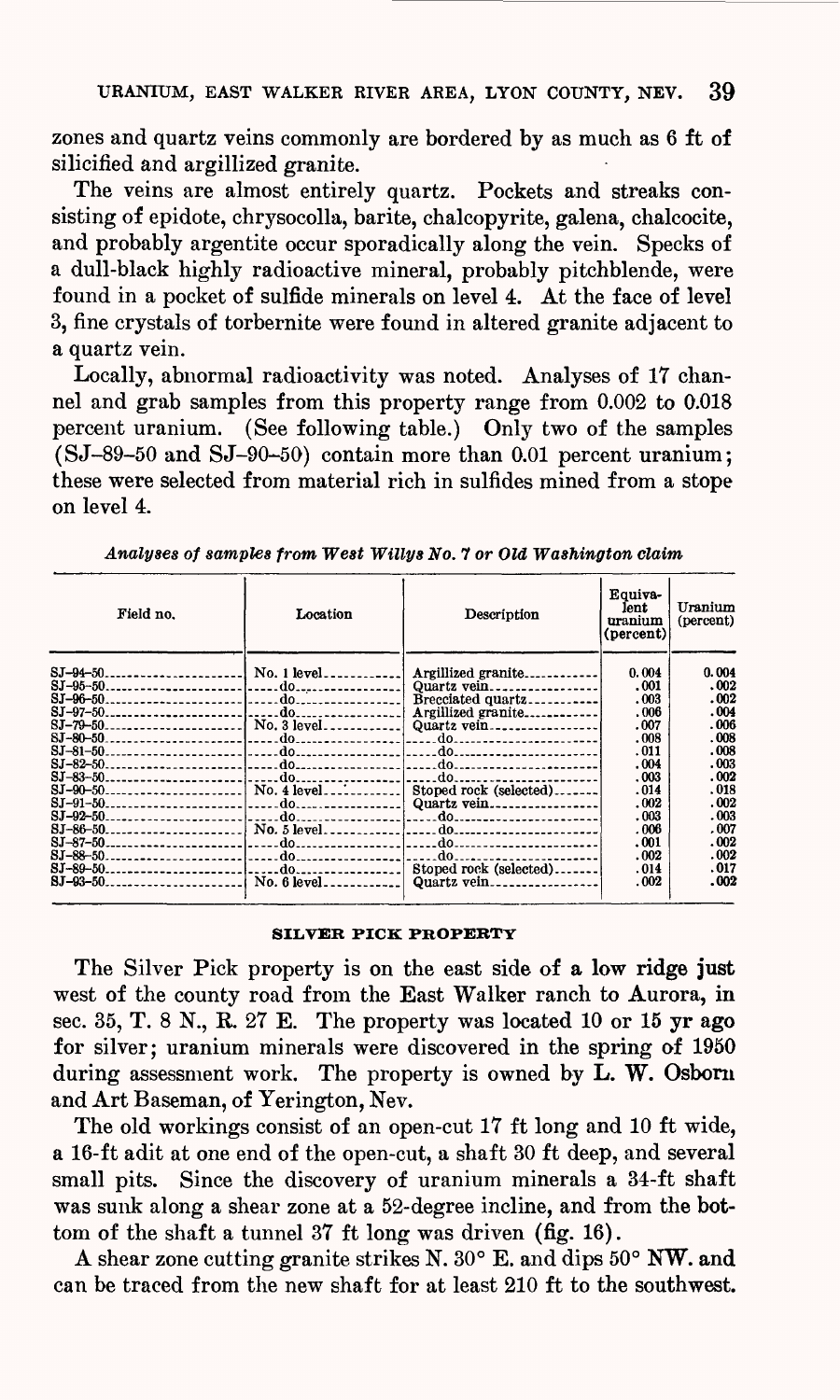

FIGURE 16. Plan and sketch of east wall of the new shaft, Silver Pick property.

The shear zone contains gouge and scattered blebs of quartz. The granite on both sides of the shear zone has been altered and silicified. Scattered small nodules of quartz containing galena, chalcocite, and reported silver minerals are in the altered zone. Locally the gouge contains a platy light-green mineral that fluoresces under ultraviolet light and is tentatively identified as torbernite.

Radiometric readings ranged from 5 to 15 divisions on the 0.2 scale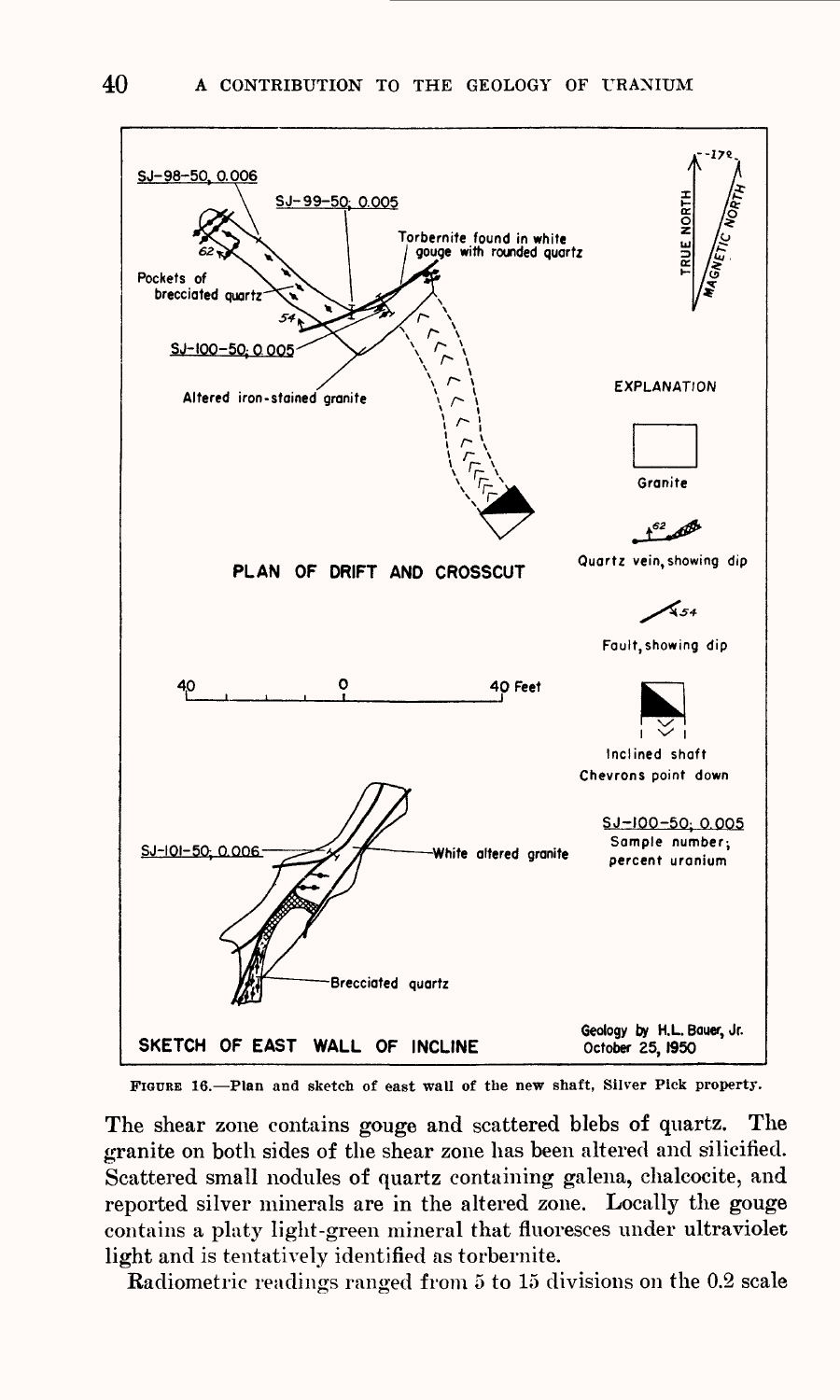of a Geiger counter. A few pieces of high-grade ore from the dump gave readings up to 5 divisions on the 2.0 scale. Three channel samples were cut in the tunnel at the foot of the new shaft, one in the new shaft (fig. 16), and one in the short adit off the open-cut. The results of analysis are given in the following table:

| Sample        | Location                    | Material         | Equiva-<br>lent<br>uranium<br>(percent) | Uranium<br>(percent) |
|---------------|-----------------------------|------------------|-----------------------------------------|----------------------|
| SJ-98-50      | Tunnel at foot of new shaft | Altered          | 0.007                                   | 0.006                |
| SJ-99-50      | d٥                          | Gouge.           | .009                                    | . 005                |
| SJ-100-50.    | d٥                          | đ٥               | .009                                    | .005                 |
| SJ-101-50.    | New shaft.                  | đo               | .011                                    | .006                 |
| $SJ-102-50$ . | Adit at end of open-cut     | Altered granite. | . 015                                   | .013                 |

#### *Analyses of samples from Silver Pick property*

#### **GRANT VIEW HOT SPRING**

The Grant View hot spring is about  $2\frac{3}{4}$  miles south of an abandoned silver mill (see road log) on the East Walker River. The spring is in a big bend of the river valley, about 300 ft east of the river, in sec. 8, T. 7 N., R. 27 E. The nearest road ends 2% miles down the river at the old mill.

The hot spring is within the Grant View No. 1 claim, located in 1949 by Warren Loose, O. A. Kerlee, J. R. Ford, and L. O. Kerlee. No development work has been done.

At its source the spring water is estimated to have a temperature of about 110 F. When a Geiger counter probe was held directly over the water, the counter registered from 8 to 20 divisions on the 0.2 scale and averaged about 10 divisions, compared with an average reading elsewhere of about 4 divisions.

A sample of the water and one of the sand through which the water seeped at the head of the spring were collected. When analysed several weeks later, the water sample contained 0.02 ppm of uranium, and the sand contained 0.008 percent equivalent uranium and 0.002 percent uranium. Because the quantity of uranium in the water is not sufficient to give abnormal readings on a Geiger counter, it is concluded that the radioactivity of the spring is due to radon, which has a short radioactive life.

#### **BOERLIN RANCH RADIOACTIVE AREA**

The Boerlin ranch radioactive area is on a ridge top about 500 ft above and a quarter of a mile west of the East Walker River. The area is about 2 miles down river (north) from the old Boerlin ranch, now part of the East Walker ranch, and is in sec. 18, T. 7 N., R. 27 E. The nearest road ends at the Boerlin ranch.

No claims have been located, and no work has been done. The radio-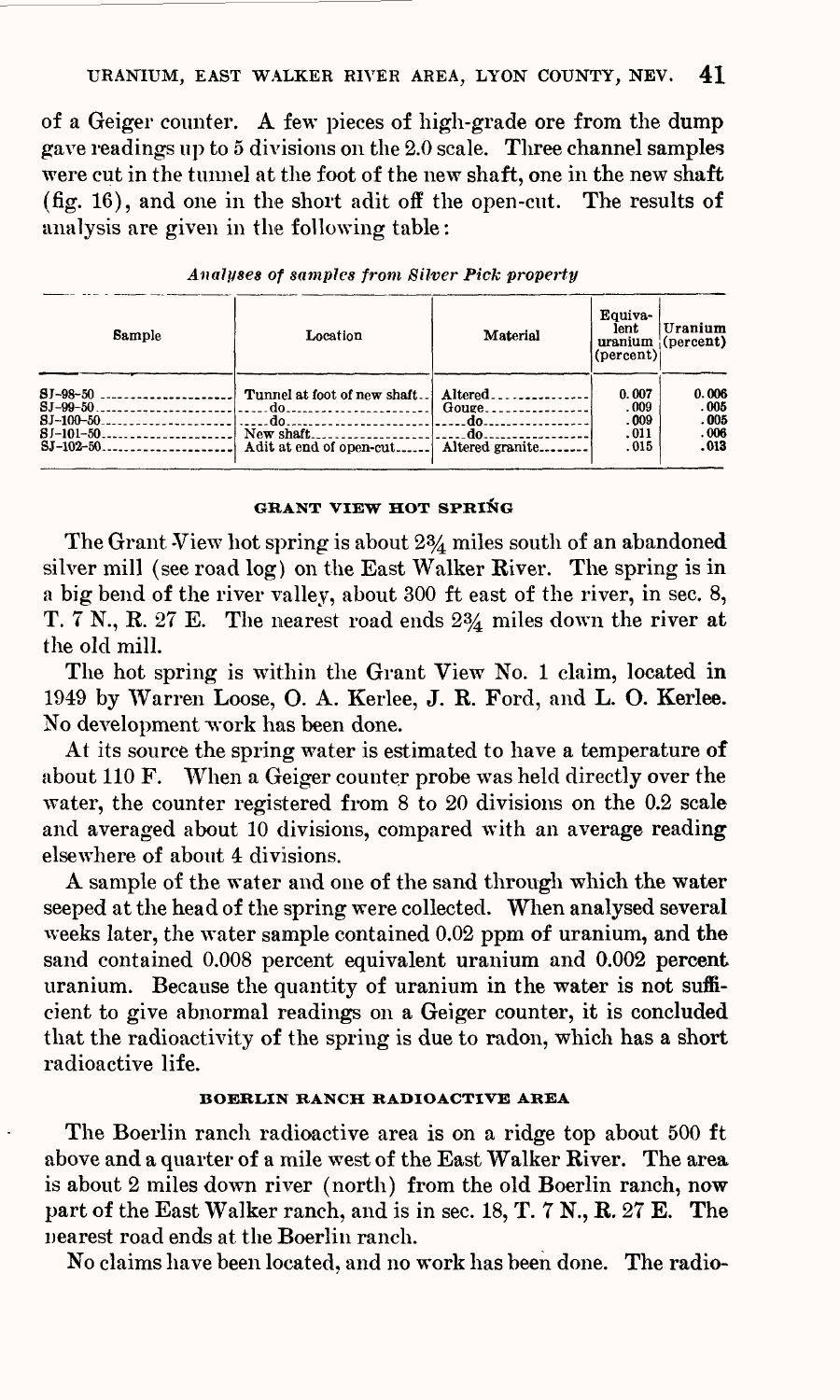activity was discovered by Warren Loose, who guided the writers to the area.

The country rock is coarse-grained porphyritic granite. A zone of altered iron-stained and silicified granite trends N. 65° E., and it is sporadically exposed along the top of the ridge in an area about 80 ft long and as much as 25 ft wide. At one spot several small quartz veins, 1 in. to 8 in. thick, were seen. Radiometric readings ranged from 4 divisions on the 0.2 scale to 4 divisions on the 2.0 scale of a Geiger counter, compared to readings elsewhere averaging about 4 divisions on the 0.2 scale. The higher readings were noted in only one area about 1 ft across, where readings ranged from 15 divisions on the 0.2 scale to 4 divisions on the 2.0 scale. Two feet away from this area, the radioactivity reading dropped to 6 divisions on the 0.2 scale. The average reading for the whole altered zone was about 7 divisions on the 0.2 scale. One channel sample (BS-5-50) was taken from argillized granite at a place- where the counter registered 7 to 15 divisions on the 0.2 scale. The sample contains 0.010 percent equivalent uranium and 0.009 percent uranium.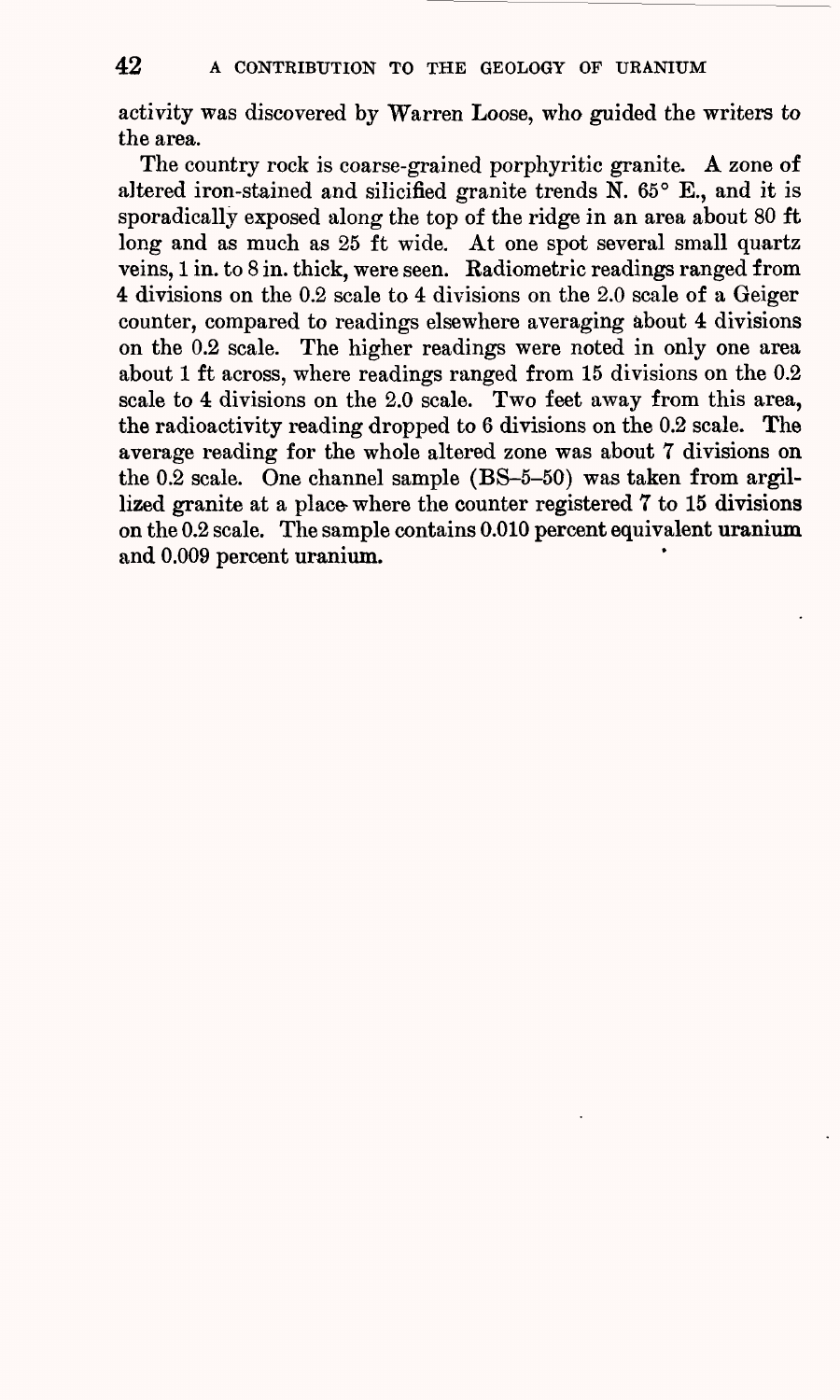# INDEX

|                                                                              | Page     |
|------------------------------------------------------------------------------|----------|
| Analyses of samples, Far West Willys                                         |          |
| group _______________                                                        | 35       |
| Lewis coal mine---------------                                               | 33       |
| Old Washington claim----------                                               | 39       |
| Silver Pick property__________<br>West Willys claim____________              | 41<br>37 |
| West Willys No. 7-------------                                               | 39       |
| Aplite dikes                                                                 | 32       |
| Far West Willys group________                                                | 34       |
| Northwest Willys group                                                       | 35       |
|                                                                              |          |
| Boerlin ranch radioactive area___ 31, 41-42<br>porphyritic granite           | 42       |
| quartz veins___________________                                              | 42       |
|                                                                              |          |
| Coal-bearing shales, Tertiary________                                        | 32       |
| Coal beds, Tertiary_________________                                         | 32       |
| Dikes. $aplife_{\text{---}}$                                                 | 32       |
| Far West Willys group---------                                               | 34       |
| Northwest Willys group_______                                                | 35       |
|                                                                              |          |
| Far West Willys group____ 31, 33-35; pl. 4                                   |          |
| analyses of samples                                                          | -35      |
| perthite-quartz pegmatites<br>porphyritic granite____________                | 34<br>34 |
| silver ______________________ 33, 34, 35                                     |          |
| quartz veins________________ 33, 34, 35                                      |          |
| dimensions_______________                                                    | 34       |
|                                                                              |          |
| Geology of area______________ 32; pls. 4-6                                   |          |
| Granite, porphyritic________________<br>Boerlin ranch radioactive area__     | 32<br>42 |
| Far West Willys group________                                                | -34      |
| Northwest Willys group_______                                                | 35       |
| West Willys group <sub>---------</sub> 36, 37, 38                            |          |
| Grant View hot spring______________ 31, 41                                   |          |
| radioactivity _______________ 32, 33, 41                                     |          |
| radon ________________________ 32,41                                         |          |
| Kasolite --------------------------                                          | 32       |
| West Willys group____________                                                | 37       |
|                                                                              |          |
| Lewis coal mine___________________                                           | 32       |
| analyses of samples___________                                               | 33       |
| Location of area <sub>------------------</sub> 29-31                         |          |
| Northwest Willys group_________ 31, 35-36                                    |          |
| porphyritic granite____________                                              | 35       |
|                                                                              |          |
|                                                                              |          |
| Old Washington mine, or claim__ 36, 38-39<br>analysis of samples____________ | 39       |
| silver___________________________                                            | 38       |
| Old Washington mining district                                               | 31       |
|                                                                              |          |
| Pegmatites, perthite-quartz_________                                         | 32       |
| Far West Willys group________                                                | 34       |
| Pitchblende, grains_________________                                         | 32       |
| West Willys group______________ 37, 39                                       |          |

| Page                                                                                 |
|--------------------------------------------------------------------------------------|
| Quartz veins, Boerlin ranch radio-                                                   |
| 42<br>active area <sub>-------</sub> ------                                          |
| Far West Willys group 33, 34, 35                                                     |
| dimensions________________<br>34                                                     |
| Northwest Willys group________ 35, 36<br>radioactivity __________________<br>33      |
| Silver Pick property__________<br>40                                                 |
| 29<br>uraniferous ___________________                                                |
| West Willys group______ 36, 37, 38, 39                                               |
|                                                                                      |
| Radioactive material______________ 32-33                                             |
| Radioactivity, Grant View hot                                                        |
|                                                                                      |
| quartz veins____________________<br>33<br>Silver Pick property___________<br>33      |
| Radiometric measurements_________ 31-32                                              |
| Radon, Grant View hot spring 32, 41                                                  |
| Road log____________________________<br>31                                           |
|                                                                                      |
| Silver ________________________________ 31, 32                                       |
| Far West Willys group_______ 33, 34, 35                                              |
| Old Washington mine__________<br>-38                                                 |
| Silver Pick property_____________ 39, 40                                             |
| West Willys No. 7 claim<br>38<br>Silver Pick property_________ 31, 32, 39-41         |
| analyses of samples____________<br>41                                                |
| quartz veins___________________<br>40                                                |
| radioactivity __________________<br>33                                               |
| silver _________________________ 39, 40                                              |
| torbernite <sub>--------------------</sub> 32, 40                                    |
| uranium minerals, discovery----<br>39                                                |
| Tertiary, coal-bearing shales<br>32                                                  |
| coal beds<br>32                                                                      |
| Torbernite, Silver Pick property____ 32, 40                                          |
| West Willys group_____________ 32, 39                                                |
|                                                                                      |
| Uraniferous deposits<br>29                                                           |
| Uranium minerals___________________<br>32                                            |
| discovery, Silver Pick property__<br>39                                              |
| occurrence ____________________ 31, 32                                               |
|                                                                                      |
| West Willys group 31, 36-39; pls. 5-7                                                |
| $kasolite$ <sub>---------------------</sub> 37                                       |
| pitchblende_______________________ 37, 39                                            |
| porphyritic granite__________ 36, 37, 38<br>quartz veins_____________ 36, 37, 38, 39 |
|                                                                                      |
| torbernite_____________________ 32, 39                                               |
| West Willys claim 31, 36-37; pl. 5                                                   |
| West Willys No. 2 claim______ 36, 37-38                                              |
| West Willys No. 4 claim________ 36, 38                                               |
| West Willys No. 7 claim______ 32, 36,                                                |
| $38-39$ ; pls. 6, 7                                                                  |
| 39<br>analyses of samples________                                                    |
| -38<br>silver _____________________                                                  |
|                                                                                      |

 $\cdot$